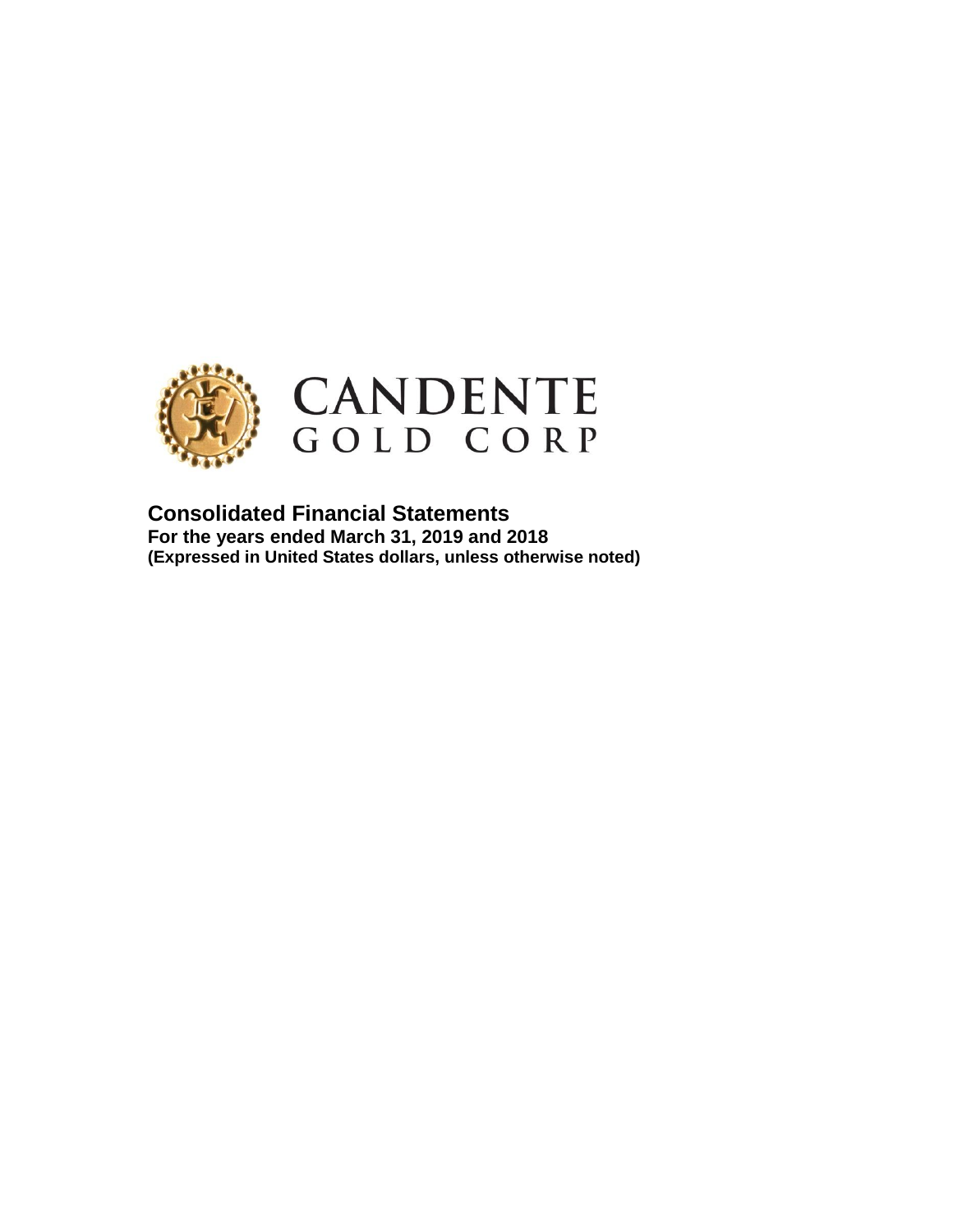# $\sum$ AVIDSON  $\&$   $\sum$ OMPANY LLP  $\frac{1}{\sum_{\text{undered Professional Accountants}}$

## **INDEPENDENT AUDITOR'S REPORT**

To the Shareholders of Candente Gold Corp.

#### *Opinion*

We have audited the accompanying consolidated financial statements of Candente Gold Corp. (the "Company"), which comprise the consolidated statement of financial position as at March 31, 2019, and the consolidated statements comprehensive loss, changes in shareholders' equity (deficit) and cash flows for the year then ended, and notes to the consolidated financial statements, including a summary of significant accounting policies.

In our opinion, these consolidated financial statements present fairly, in all material respects, the financial position of the Company as at March 31, 2019, and its financial performance and its cash flows for the year then ended in accordance with International Financial Reporting Standards ("IFRS").

#### *Basis for Opinion*

We conducted our audit in accordance with Canadian generally accepted auditing standards. Our responsibilities under those standards are further described in the Auditor's Responsibilities for the Audit of the Consolidated Financial Statements section of our report. We are independent of the Company in accordance with the ethical requirements that are relevant to our audit of the consolidated financial statements in Canada, and we have fulfilled our other ethical responsibilities in accordance with these requirements. We believe that the audit evidence we have obtained in our audit is sufficient and appropriate to provide a basis for our opinion.

#### *Material Uncertainty Related to Going Concern*

We draw attention to Note 1 of the consolidated financial statements, which indicates that the Company incurred a net loss of \$8,342,209 during the year ended March 31, 2019 and, as of that date, the Company's current liabilities exceeded its current assets by \$1,410,318. As stated in Note 1, these events and conditions indicate that a material uncertainty exists that may cast significant doubt on the Company's ability to continue as a going concern. Our opinion is not modified in respect of this matter.

#### *Other Matters*

The consolidated financial statements of Candente Gold Corp for the year ended March 31, 2018 were audited by another auditor who expressed an unmodified opinion on those statements on July 30, 2018.

#### *Other Information*

Management is responsible for the other information. The other information obtained at the date of this auditor's report includes Management's Discussion and Analysis.

Our opinion on the consolidated financial statements does not cover the other information and we do not express any form of assurance conclusion thereon.

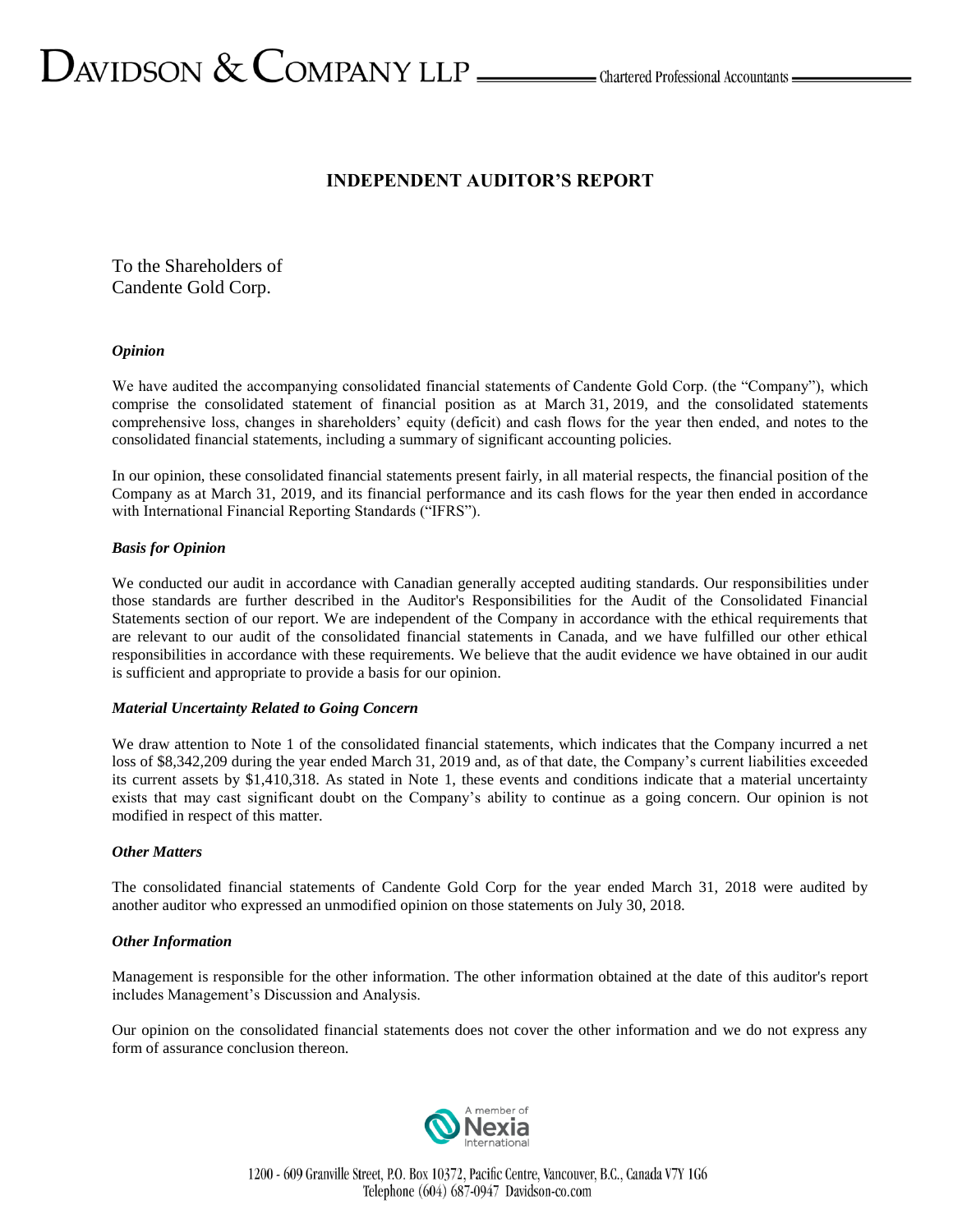In connection with our audit of the consolidated financial statements, our responsibility is to read the other information and, in doing so, consider whether the other information is materially inconsistent with the consolidated financial statements or our knowledge obtained in the audit, or otherwise appears to be materially misstated.

We obtained Management's Discussion and Analysis prior to the date of this auditor's report. If, based on the work we have performed, we conclude that there is a material misstatement of this other information, we are required to report that fact. We have nothing to report in this regard.

#### *Responsibilities of Management and Those Charged with Governance for the Consolidated Financial Statements*

Management is responsible for the preparation and fair presentation of the consolidated financial statements in accordance with IFRS, and for such internal control as management determines is necessary to enable the preparation of consolidated financial statements that are free from material misstatement, whether due to fraud or error.

In preparing the consolidated financial statements, management is responsible for assessing the Company's ability to continue as a going concern, disclosing, as applicable, matters related to going concern and using the going concern basis of accounting unless management either intends to liquidate the Company or to cease operations, or has no realistic alternative but to do so.

Those charged with governance are responsible for overseeing the Company's financial reporting process.

#### *Auditor's Responsibilities for the Audit of the Consolidated Financial Statements*

Our objectives are to obtain reasonable assurance about whether the consolidated financial statements as a whole are free from material misstatement, whether due to fraud or error, and to issue an auditor's report that includes our opinion. Reasonable assurance is a high level of assurance, but is not a guarantee that an audit conducted in accordance with Canadian generally accepted auditing standards will always detect a material misstatement when it exists. Misstatements can arise from fraud or error and are considered material if, individually or in the aggregate, they could reasonably be expected to influence the economic decisions of users taken on the basis of these consolidated financial statements.

As part of an audit in accordance with Canadian generally accepted auditing standards, we exercise professional judgment and maintain professional skepticism throughout the audit. We also:

- Identify and assess the risks of material misstatement of the consolidated financial statements, whether due to fraud or error, design and perform audit procedures responsive to those risks, and obtain audit evidence that is sufficient and appropriate to provide a basis for our opinion. The risk of not detecting a material misstatement resulting from fraud is higher than for one resulting from error, as fraud may involve collusion, forgery, intentional omissions, misrepresentations, or the override of internal control.
- Obtain an understanding of internal control relevant to the audit in order to design audit procedures that are appropriate in the circumstances, but not for the purpose of expressing an opinion on the effectiveness of the Company's internal control.
- Evaluate the appropriateness of accounting policies used and the reasonableness of accounting estimates and related disclosures made by management.
- Conclude on the appropriateness of management's use of the going concern basis of accounting and, based on the audit evidence obtained, whether a material uncertainty exists related to events or conditions that may cast significant doubt on the Company's ability to continue as a going concern. If we conclude that a material uncertainty exists, we are required to draw attention in our auditor's report to the related disclosures in the consolidated financial statements or, if such disclosures are inadequate, to modify our opinion. Our conclusions are based on the audit evidence obtained up to the date of our auditor's report. However, future events or conditions may cause the Company to cease to continue as a going concern.
- Evaluate the overall presentation, structure and content of the consolidated financial statements, including the disclosures, and whether the consolidated financial statements represent the underlying transactions and events in a manner that achieves fair presentation.
- Obtain sufficient appropriate audit evidence regarding the financial information of the entities or business activities within the Company to express an opinion on the consolidated financial statements. We are responsible for the direction, supervision and performance of the group audit. We remain solely responsible for our audit opinion.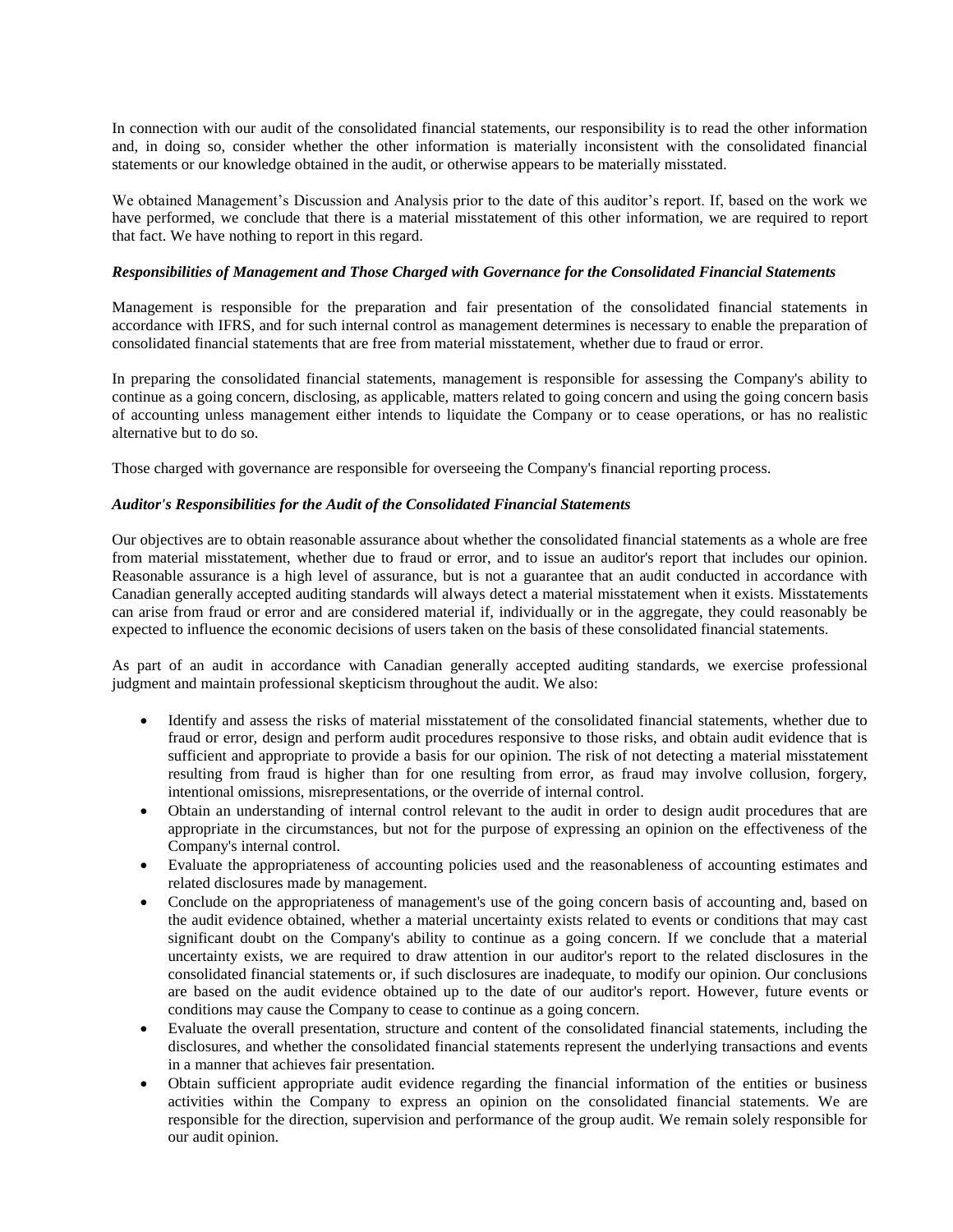We communicate with those charged with governance regarding, among other matters, the planned scope and timing of the audit and significant audit findings, including any significant deficiencies in internal control that we identify during our audit.

We also provide those charged with governance with a statement that we have complied with relevant ethical requirements regarding independence, and to communicate with them all relationships and other matters that may reasonably be thought to bear on our independence, and where applicable, related safeguards.

The engagement partner on the audit resulting in this independent auditor's report is David Harris.

## **"DAVIDSON & COMPANY LLP"**

Vancouver, Canada Chartered Professional Accountants

July 29, 2019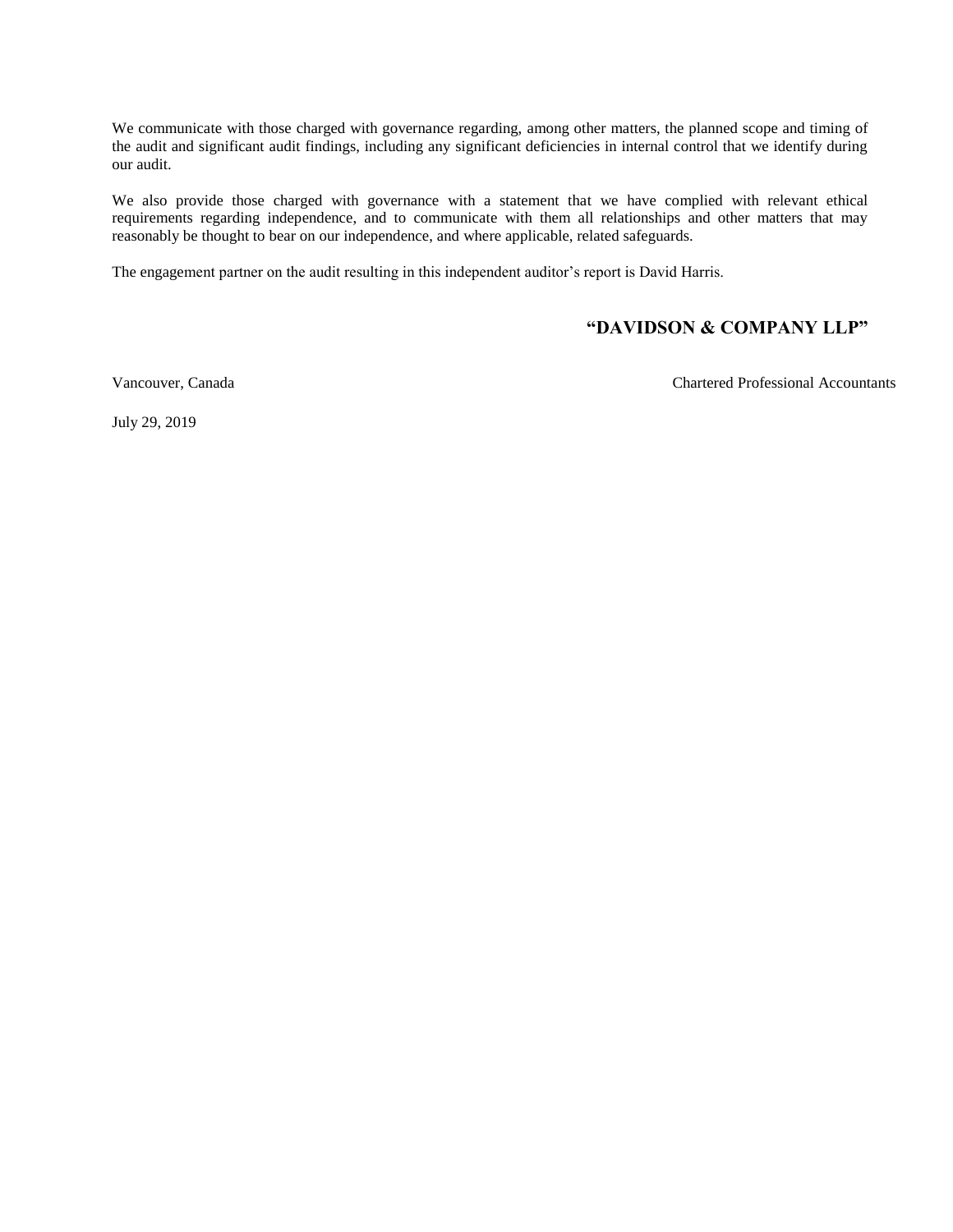# **Candente Gold Corp. Consolidated Statements of Financial Position At March 31, 2019 and 2018**

(expressed in United States dollars unless otherwise noted)

|                                                         |             | March 31,          | March 31,       |
|---------------------------------------------------------|-------------|--------------------|-----------------|
|                                                         | <b>Note</b> | 2019               | 2018            |
| <b>Assets</b>                                           |             |                    |                 |
| <b>Current assets</b>                                   |             |                    |                 |
| Cash                                                    |             | \$<br>64,455 \$    | 36,248          |
| Receivables                                             |             | 8,768              | 1,164           |
| Prepaid expenses and deposits                           |             | 9,043              | 6,373           |
|                                                         |             | 82,266             | 43,785          |
| Non-current assets                                      |             |                    |                 |
| Unproven mineral right interests                        | 4           | 287,301            | 8,456,942       |
| Equipment                                               |             | 2,662              | 3,682           |
| <b>Total non-current assets</b>                         |             | 289,963            | 8,460,624       |
| <b>Total assets</b>                                     |             | \$<br>372,229      | \$<br>8,504,409 |
|                                                         |             |                    |                 |
| Liabilities                                             |             |                    |                 |
| <b>Current liabilities</b>                              |             |                    |                 |
| Accounts payable and accrued liabilities                | 5,7         | \$<br>1,492,584 \$ | 1,337,452       |
| <b>Total Liabilities</b>                                |             | 1,492,584          | 1,337,452       |
|                                                         |             |                    |                 |
| <b>Shareholders' equity (deficit)</b>                   |             |                    |                 |
| Share capital                                           | 6           | 24, 193, 995       | 24, 193, 995    |
| Obligation to issue shares                              | 4           | 107,444            | 107,444         |
| Reserves                                                | 6           | 5,805,432          | 5,750,535       |
| Accumulated deficit                                     |             | (31, 227, 226)     | (22, 885, 017)  |
| Total shareholders' equity (deficit)                    |             | (1, 120, 355)      | 7,166,957       |
| Total liabilities and shareholders' equity<br>(deficit) |             | \$<br>372,229      | \$<br>8,504,409 |
| Nature of operations and going concern                  | 1           |                    |                 |
| Subsequent event                                        | 12          |                    |                 |
|                                                         |             |                    |                 |

Approved on behalf of the Board of Directors on July 29, 2019

| (signed) Larry Kornze | (signed) Ian Ward |
|-----------------------|-------------------|
| <b>Director</b>       | <b>Director</b>   |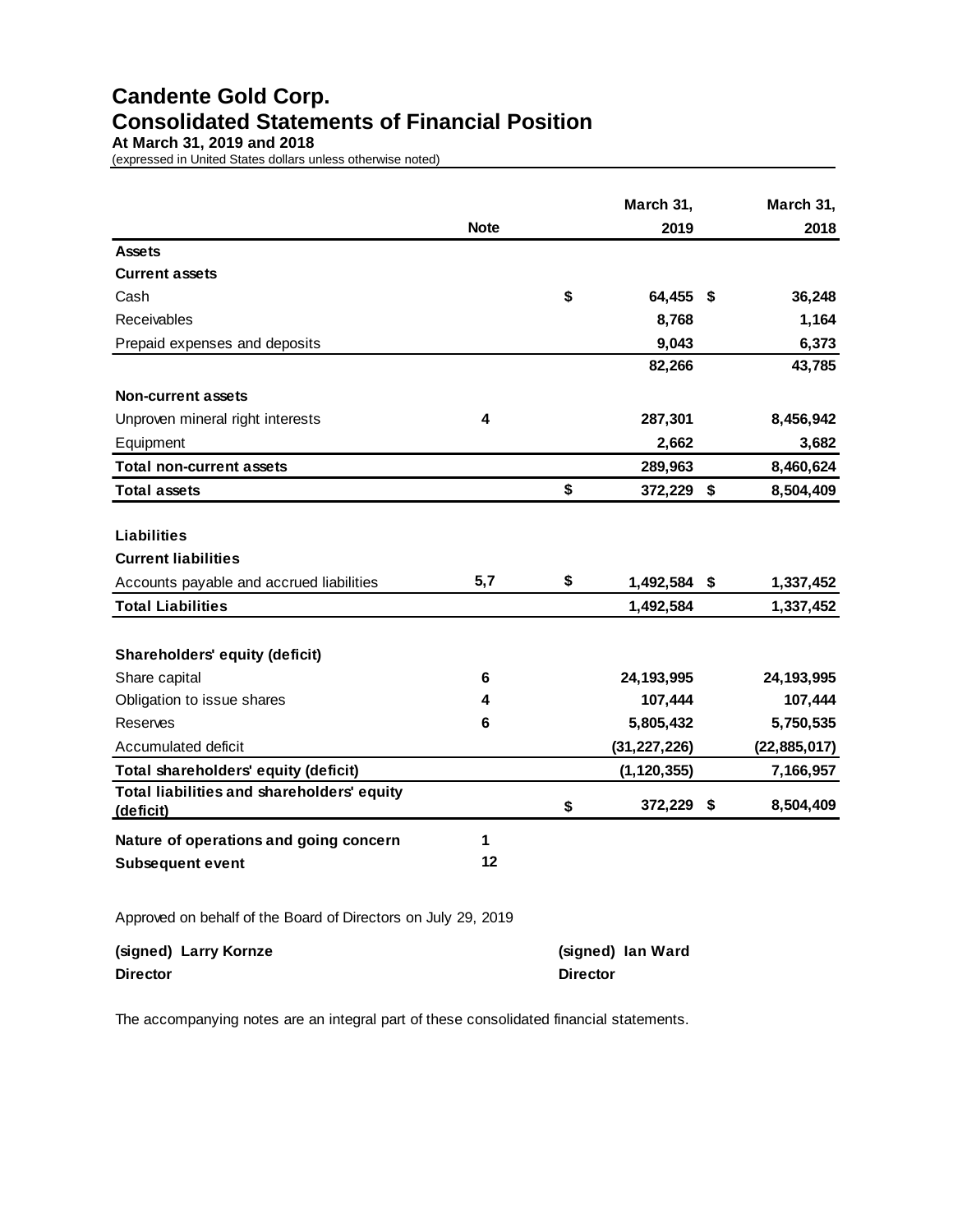# **Candente Gold Corp. Consolidated Statements of Comprehensive Loss**

**For the years ended March 31, 2019 and 2018**

(expressed in United States dollars unless otherwise noted)

|                                                                            |             |                     |     | Year ended March 31, |
|----------------------------------------------------------------------------|-------------|---------------------|-----|----------------------|
|                                                                            | <b>Note</b> | 2019                |     | 2018                 |
| <b>Expenses</b>                                                            |             |                     |     |                      |
| <b>Exploration expenses</b>                                                | 9           | \$<br>191,569       | \$. | 298,224              |
| General and administrative expenses                                        | 9           | 227,063             |     | 141,891              |
|                                                                            |             | 418,632             |     | 440,115              |
| Other (income) expenses                                                    |             |                     |     |                      |
| Write-off of accounts payable                                              |             | (27, 967)           |     |                      |
| Impairment of unproven mineral right interests                             | 4           | 7,949,175           |     |                      |
| Loss (gain) on foreign exchange                                            |             | 2,369               |     | (5, 178)             |
| Net loss                                                                   |             | \$<br>(8, 342, 209) | \$  | (434, 937)           |
| Other comprehensive income (loss)                                          |             |                     |     |                      |
| Items that will not be reclassified to profit or loss:                     |             |                     |     |                      |
| Foreign currency translation                                               |             | 23,710              |     | (26, 824)            |
| <b>Comprehensive loss</b>                                                  |             | \$<br>(8,318,499)   | \$  | (461, 761)           |
| Loss per share attributable to shareholders, basic<br>and diluted          |             | \$<br>$(0.08)$ \$   |     | (0.00)               |
| Weighted average number of common shares<br>outstanding: basic and diluted |             | 107,206,923         |     | 107,206,923          |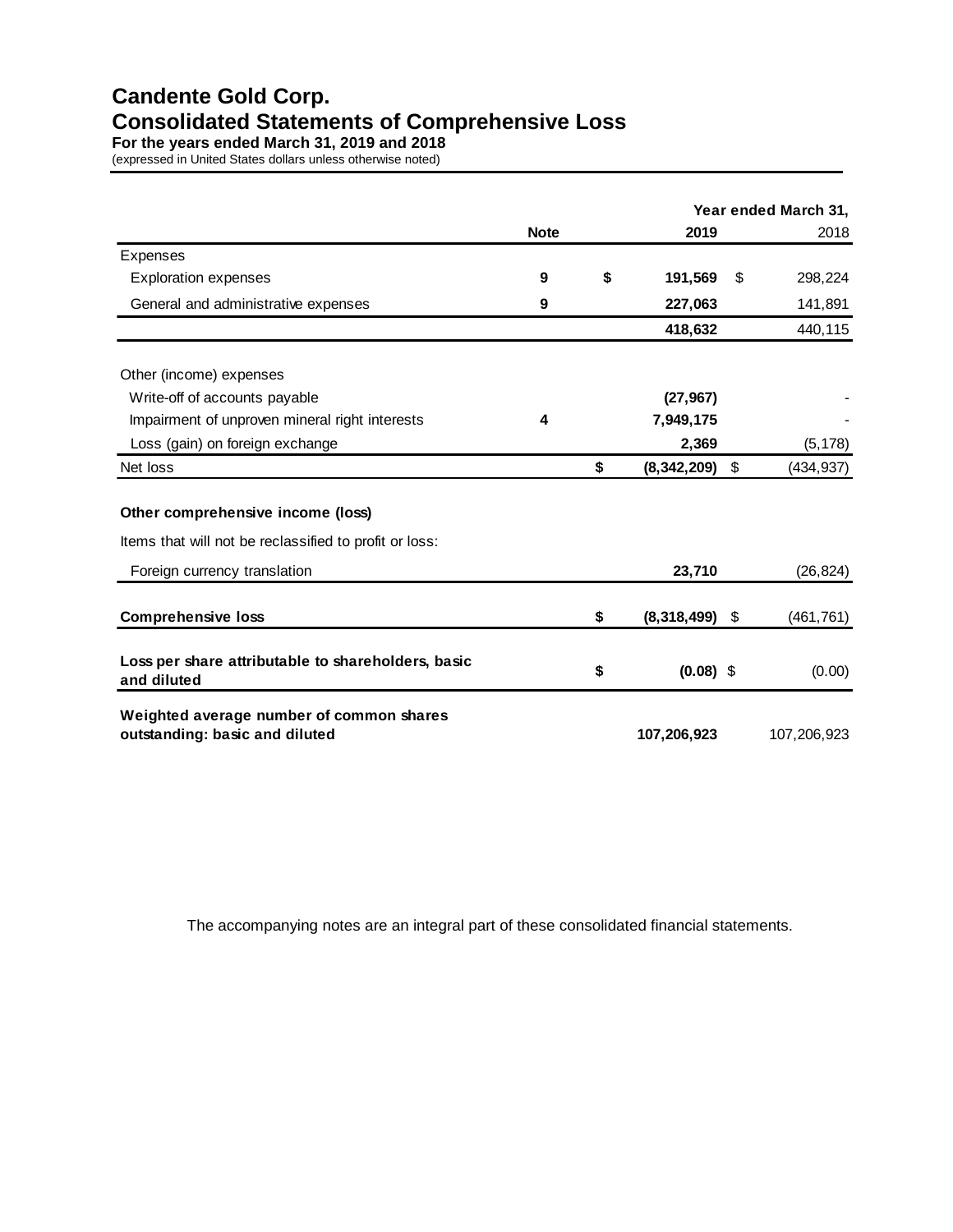# **Candente Gold Corp. Consolidated Statements of Changes in Shareholders' Equity (Deficit)**

| For the years ended March 31, 2019 and 2018<br>(expressed in United States dollars unless otherwise noted) |                               |               |    |                                                                   |    |                  |      | 9, <i>1</i>                    |   |                          |                               |         |                              |   |                                      |  |
|------------------------------------------------------------------------------------------------------------|-------------------------------|---------------|----|-------------------------------------------------------------------|----|------------------|------|--------------------------------|---|--------------------------|-------------------------------|---------|------------------------------|---|--------------------------------------|--|
|                                                                                                            | <b>Share Capital</b>          |               |    |                                                                   |    | <b>Reserves</b>  |      |                                |   |                          |                               |         |                              |   |                                      |  |
|                                                                                                            | <b>Total common</b><br>shares | Share capital |    | <b>Equity settled</b><br>employee<br>compensation<br>and warrants |    | Other<br>reserve |      | Foreign<br>currency<br>reserve |   | Total<br>reserves        | Obligation to<br>issue shares |         | <b>Deficit</b>               |   | Total                                |  |
| Balance at March 31, 2018                                                                                  | 107,206,923                   | \$24,193,995  | S. | 5,876,070                                                         | S  | 52,046           | S.   | (177, 581)                     |   | \$5,750,535              | \$                            | 107,444 | \$(22,885,017)               | S | 7,166,957                            |  |
| Share-based payments                                                                                       | ۰                             | ۰             |    | 31,187                                                            |    |                  |      |                                |   | 31,187                   |                               |         |                              |   | 31,187                               |  |
| Net loss                                                                                                   |                               |               |    |                                                                   |    |                  |      |                                |   |                          |                               |         | (8,342,209)                  |   | (8,342,209)                          |  |
| <b>Foreign currency</b><br>translation                                                                     |                               |               |    |                                                                   |    |                  |      | 23,710                         |   | 23,710                   |                               |         |                              |   | 23,710                               |  |
| Balance at March 31, 2019                                                                                  | 107,206,923                   | \$24,193,995  | \$ | 5,907,257                                                         | \$ | 52,046           | - 56 | (153, 871)                     | S | 5,805,432                | - \$                          | 107,444 | \$(31,227,226)               |   | \$(1,120,355)                        |  |
| Balance at March 31, 2017<br>Net loss<br>Foreign currency translation                                      | 107,206,923                   | \$24,193,995  | \$ | 5,876,070                                                         | \$ | 52,046           | -\$  | (150, 757)<br>(26, 824)        |   | \$5,777,359<br>(26, 824) | S                             | 107,444 | \$(22,450,080)<br>(434, 937) | S | 7,628,718<br>(434, 937)<br>(26, 824) |  |
| Balance at March 31, 2018                                                                                  | 107,206,923                   | \$24,193,995  | \$ | 5,876,070                                                         | \$ | 52,046           | \$   | (177, 581)                     |   | \$5,750,535              | \$                            | 107,444 | \$(22,885,017)               | S | 7,166,957                            |  |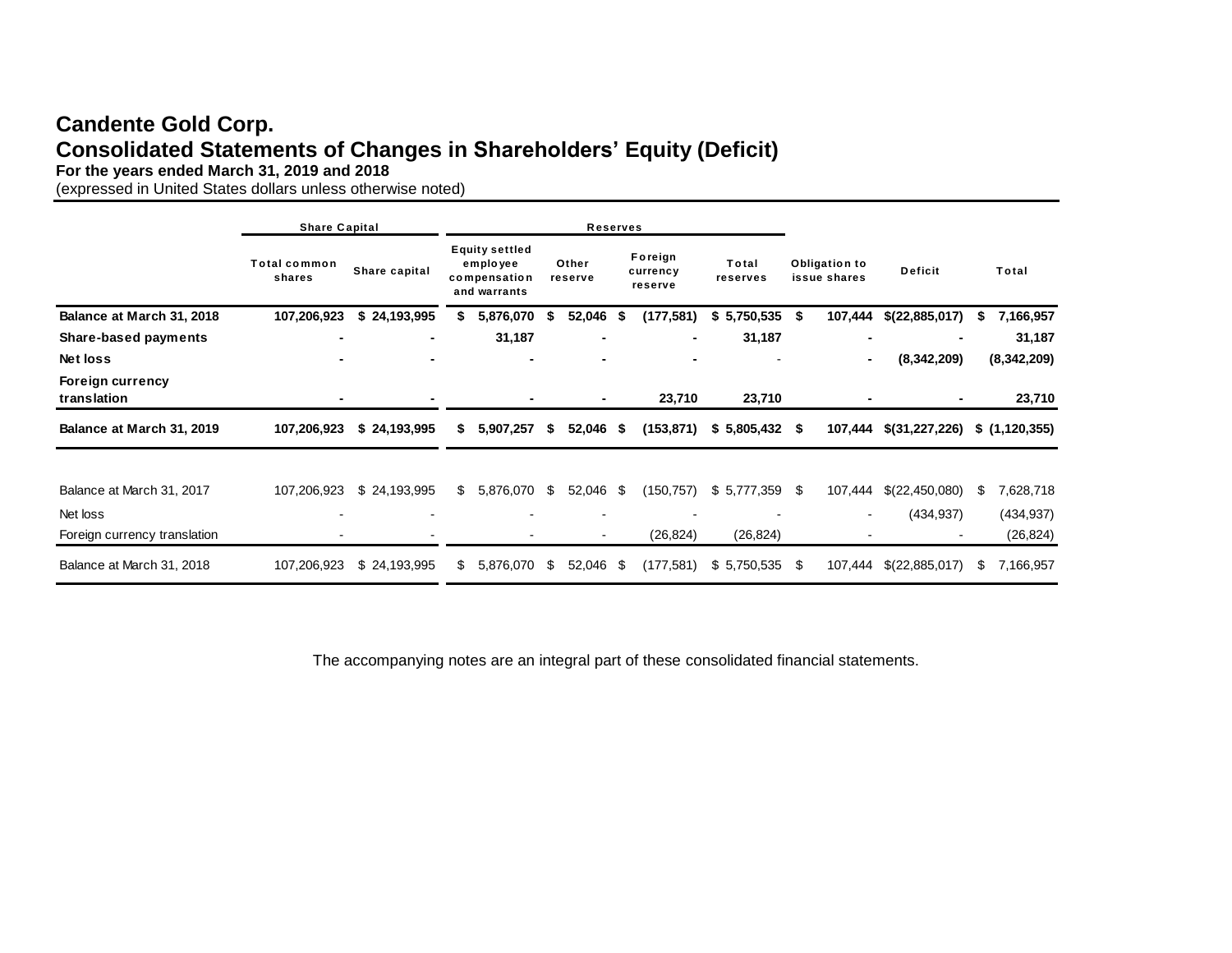# **Candente Gold Corp. Consolidated Statements of Cash Flows**

**For the years ended March 31, 2019 and 2018** (expressed in United States dollars unless otherwise noted)

|                                                      | Year ended March 31,   |    |            |  |  |
|------------------------------------------------------|------------------------|----|------------|--|--|
|                                                      | 2019                   |    | 2018       |  |  |
| Cash provided by (used in):                          |                        |    |            |  |  |
| <b>Operating</b>                                     |                        |    |            |  |  |
| Loss for the year                                    | \$<br>$(8,342,209)$ \$ |    | (434, 937) |  |  |
| Items not affecting cash:                            |                        |    |            |  |  |
| Impairment of unproven mineral right interests       | 7,949,175              |    |            |  |  |
| Depreciation                                         | 1,020                  |    | 1,648      |  |  |
| Share-based payments                                 | 31,187                 |    |            |  |  |
| Write-off of accounts payable                        | (27, 967)              |    |            |  |  |
| Foreign exchange                                     | (713)                  |    | (7, 933)   |  |  |
| Changes in non-cash working capital items:           |                        |    |            |  |  |
| Decrease (increase) in receivables                   | (7,604)                |    | 1,380      |  |  |
| Increase in prepaid expenses and deposits            | (2,670)                |    | (2,900)    |  |  |
| Increase in accounts payable and accrued liabilities | 207,588                |    | 286,262    |  |  |
| Net cash used in operating activities                | (192, 193)             |    | (156, 480) |  |  |
| Investing                                            |                        |    |            |  |  |
| Value added tax                                      | 2,766                  |    | (9,988)    |  |  |
| Option payments received                             | 220,000                |    | 80,000     |  |  |
| Addition to unproven mineral rights interests        | (2, 300)               |    | (2,300)    |  |  |
| Net cash provided by investing activities            | 220,466                |    | 67,712     |  |  |
| Effect of exchange rate changes on cash              | (66)                   |    | 93         |  |  |
| Net change in cash                                   | 28,207                 |    | (88, 675)  |  |  |
| Cash at beginning of year                            | 36,248                 |    | 124,923    |  |  |
| Cash at end of year                                  | \$<br>64,455           | \$ | 36,248     |  |  |

There were no significant non-cash transactions for the years ended March 31, 2019 and 2018.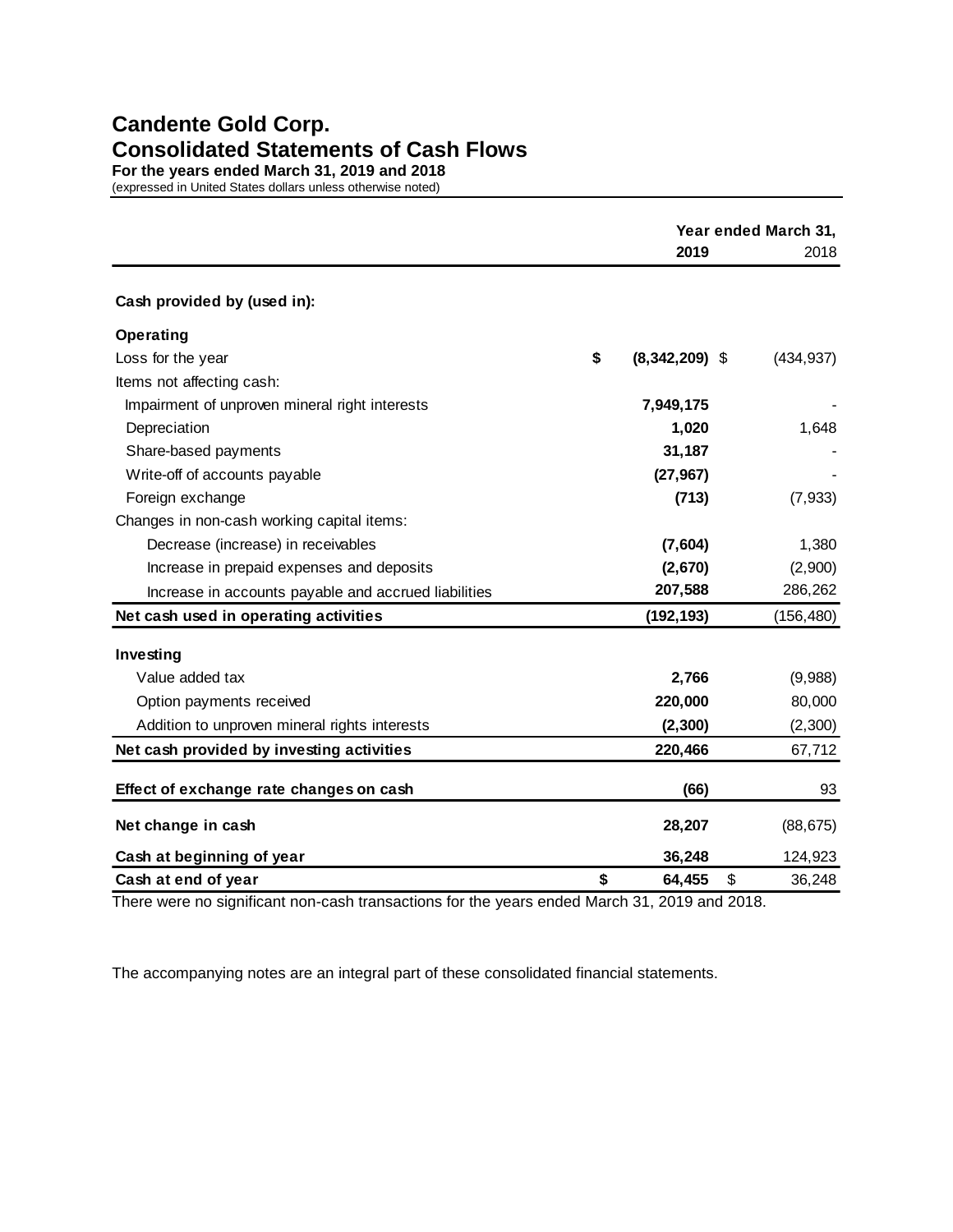#### **1. Nature of operations and going concern**

Candente Gold Corp. and its subsidiaries (the "Company") are engaged in the exploration of mineral right interests in Mexico and Peru. The Company was incorporated on April 24, 2009 under the Business Corporation Act of British Columbia. The principal subsidiaries of the Company as at March 31, 2019 are as follows:

| <b>Subsidiary</b>                      | <b>Interest</b> | <b>Functional Currency</b> |
|----------------------------------------|-----------------|----------------------------|
| Candente Mexico Resource Corp.         | 100%            | <b>CDN Dollars</b>         |
| El Oro (BC) Exploration Inc.           | 100%            | <b>CDN Dollars</b>         |
| Candente Gold Peru S.A.                | 100%            | <b>US Dollars</b>          |
| Minera CCM, S.A. de C.V. ("CCM")       | 100%            | <b>US Dollars</b>          |
| Minera CCM El Oro Jales S.A. de C.V.   | 100%            | <b>US Dollars</b>          |
| Candente Mexico Servicios S.A. de C.V. | 100%            | <b>US Dollars</b>          |

The Company's common shares are listed on the TSX Venture Exchange ("TSX-V") under the trading symbol CDG.V. The Company's share options and warrants are not listed.

These consolidated financial statements were authorized for issue by the Board of Directors on July 29, 2019.

At the date of these consolidated financial statements, the Company has not yet determined whether any of its mineral right interests contain economically recoverable mineral reserves. Accordingly, the value of mineral right interests represents cumulative acquisition costs incurred to date and does not necessarily reflect present or future values. The recovery of these costs is dependent upon the discovery of economically recoverable mineral reserves and the ability of the Company to obtain the necessary financing to complete their exploration and development and to resolve any environmental, regulatory, or other constraints.

These consolidated financial statements have been prepared on the basis of accounting principles applicable to a going concern, which assume that the Company will continue operations for the foreseeable future and will be able to realize its assets and discharge its liabilities in the normal course of operations as they come due. For the year ended March 31, 2019, the Company had a net loss of \$8,342,209, current liabilities exceed current assets by \$1,410,318 at March 31, 2019 and as at March 31, 2019, the Company had cumulative losses since inception of \$31,227,226. The Company does not generate cash flows from operations and accordingly, the Company will need to raise additional funds through the issuance of securities, resource secured debt or joint venture projects. Although, the Company has been successful in raising funds in the past there can be no assurance that the Company will be able to raise sufficient funds in the future, in which case the Company may be unable to meet its obligations as they come due in the normal course of business. In addition, the Company is subject to sovereign risk, including political and economic instability, changes in existing government regulations relating to mining, as well as currency fluctuations and local inflation. These factors indicate the existence of a material uncertainty that may cast significant doubt regarding the Company's ability to continue as a going concern. Should the Company be unable to realize its assets and discharge its liabilities in the normal course of business, the net realizable value of its assets may be materially less than the amounts on the statement of financial position.

#### **2. Statement of compliance and basis of presentation**

These consolidated financial statements have been prepared using International Financial Reporting Standards ("IFRS") as issued by the International Accounting Standards Board in effect as of March 31, 2019.

These consolidated financial statements have been prepared on a historical cost basis, except for certain financial instruments, which are measured at fair value, as explained in the accounting policies set out in Note 3.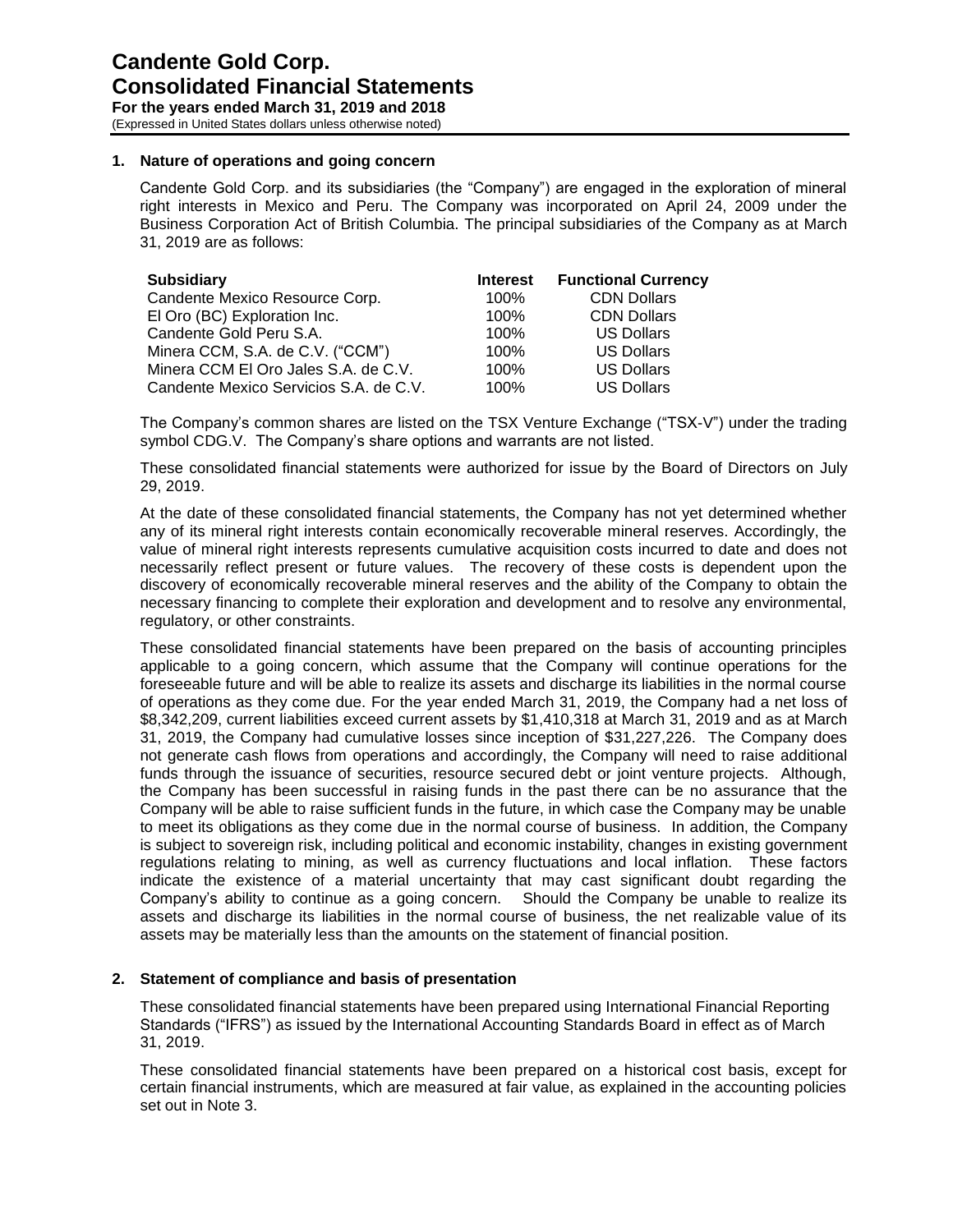#### **2. Significant accounting policies**

#### **a. Critical accounting estimates and judgments**

The Company makes estimates and assumptions concerning the future that will, by definition, seldom equal actual results. The following are the estimates and judgments applied by management that most significantly affect the Company's consolidated financial statements. These estimates and judgments have significant risk of causing a material adjustment to the carrying amounts of assets and liabilities within the next financial year.

- (a) Critical accounting estimates
- i. Valuation of share-based payments and warrants When options and warrants are issued, the Company calculates their estimated fair value using the Black-Scholes valuation model. The Company uses its historical stock prices to determine volatility and historical exercise terms to determine expected lives to arrive at the inputs that are used in the valuation model to calculate the fair value of the option or warrant.
- (b) Critical accounting judgments
- i. Going concern

Management assesses the Company's ability to continue as a going concern in relation to its ability to raise funds.

ii. Unproven mineral right interests and impairment

Unproven mineral right interests consist of the cost of acquiring licenses. The technical feasibility and commercial viability of extracting a mineral resource is considered to be determinable when proven reserves are determined to exist, the rights of tenure are current, and it is considered probable that the costs will be recouped through successful development and exploitation of the area or alternatively by sale of the property. Management is required to exercise significant judgment in determining the timing of the determination of the technical and economic feasibility of the mineral resource. The Company considers both external and internal sources of information in assessing whether there are any indicators that unproven mineral right interests are impaired. Management determined that there were impairment indicators on the Company's Mexican property and accordingly recorded an impairment charge of \$7,949,175.

iii. Functional currency

The functional currency of the Company and its subsidiaries is the currency of the primary economic environment in which the entity operates. Determination of functional currency may involve certain judgments to determine the primary economic environment in which the entity operates, and the Company reconsiders its functional currency and that of its subsidiaries if there is a change in events and conditions which determined the primary economic environment.

#### **b. Basis of consolidation**

The consolidated financial statements include the financial statements of the Company and its subsidiaries.

An investor controls an investee when it is exposed, or has rights, to variable returns from its involvement with the investee and has the ability to affect those returns through its power over the investee. Thus, an investor controls an investee if and only if the investor has all the following: power over the investee, exposure, or rights, to variable returns from its involvement with the investee and the ability to use its power over the investee to affect the amount of the investor's returns.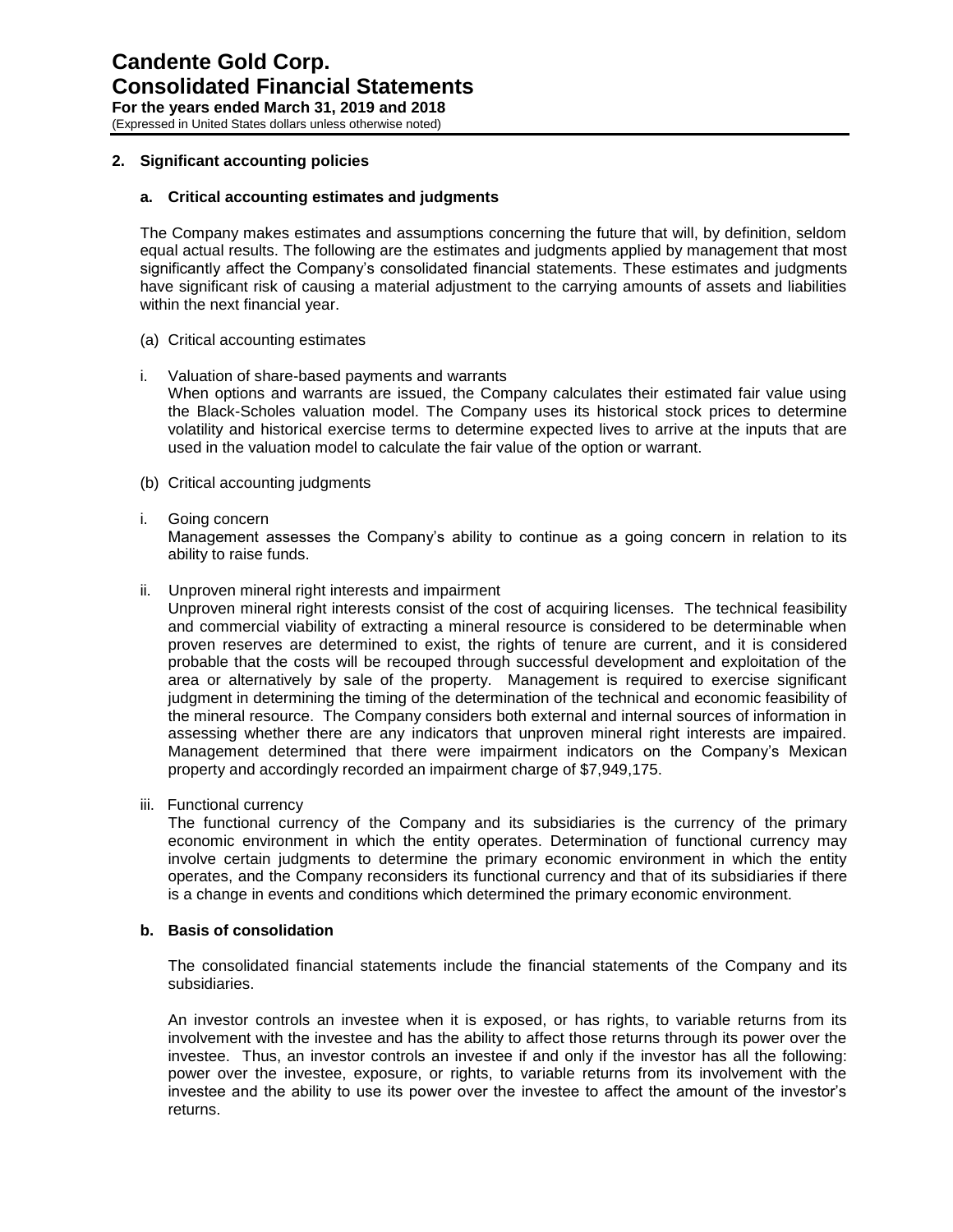#### **3. Significant accounting policies (continued)**

Inter-company transactions, balances and income and expenses on transactions between the Company and its subsidiaries are eliminated.

#### **c. Foreign currency translation**

The functional currency of the Company and its subsidiaries is the currency of the primary economic environment in which the entity operates, which has been determined to be the US or Canadian dollar. Transactions in foreign currencies are translated to the functional currency of the entity at the exchange rate in existence at the date of the transaction. Monetary assets and liabilities denominated in foreign currencies at the statement of financial position date are retranslated at the period end date exchange rates. Non-monetary items are measured using historical cost in a foreign currency are translated using the exchange rate at the date of the transaction. Non- monetary items that are measured at fair value in a foreign currency are translated using the exchange rates at the date when the fair value was determined.

The presentation currency of the Company is the US dollar. The accounts of group companies with a functional currency other than the US dollar are translated from their functional currency into US dollars on consolidation. Items in the statement of comprehensive loss are translated using weighted average exchange rates that reasonably approximate the exchange rate at the transaction date. Items in the statement of financial position are translated at the exchange rate at the financial position date. Exchange differences on the translation of the net assets of the entities are recognized in a separate component of equity.

#### **d. Unproven mineral right interests**

The Company capitalizes all costs, net of any recoveries, of acquiring an unproven mineral right interest, until the rights to which they relate are placed into production, at which time these deferred costs will be amortized over the estimated useful life of the rights upon commissioning the property or written-off if the rights are disposed of, impaired or abandoned. Exploration costs prior to the discovery of commercially viable reserves and resources are expensed as incurred.

Management reviews the carrying amounts of mineral rights interest annually or when there are indicators of impairment and will recognize impairment based upon current exploration results and upon assessment of the probability of profitable exploitation of the rights. An indication of impairment includes but is not limited to expiration of the right to explore, substantive expenditure in the specific area is neither budgeted nor planned, or if the entity has decided to discontinue exploration activity in a specific area.

Costs include the cash consideration and the fair value of shares issued on the acquisition of mineral rights interest. Rights acquired under option or joint venture agreements, whereby payments are made at the sole discretion of the Company, are recorded in the accounts when the payments are made. Proceeds from property option payments received by the Company are netted against the costs of the related mineral rights interest, with any excess being included in operations.

Expenses incurred by the Company in Peru, including exploration expenses, are subject to Peruvian Value Added Tax ("VAT"). Given that the Company is in the exploration stage and has no sources of revenue, the VAT is not currently refundable to the Company, but can be used in the future to offset amounts due to the Peruvian taxation authorities by the Company resulting from VAT charged to clients on future sales. The VAT has been included as part of unproven mineral right interests.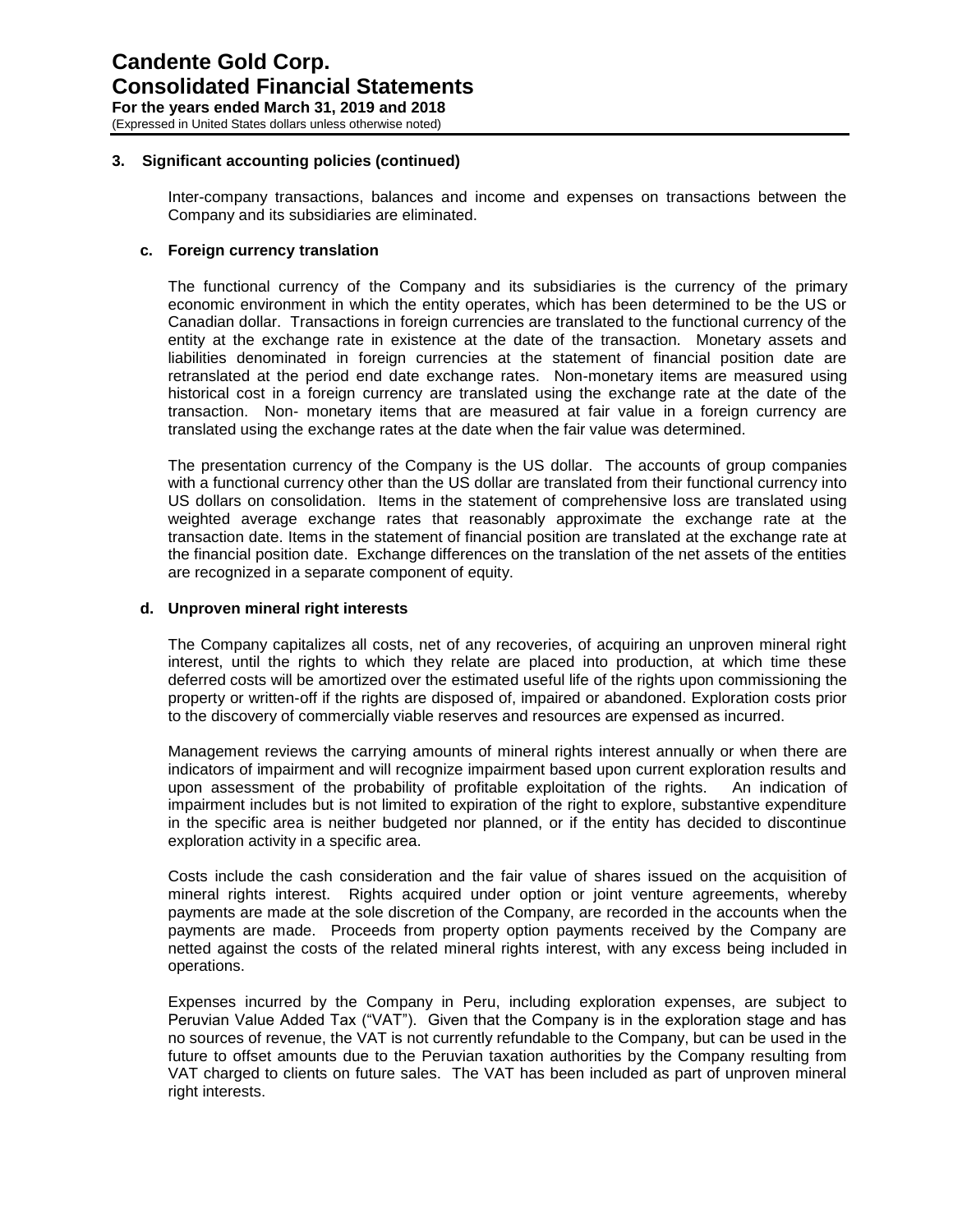#### **3. Significant accounting policies (continued)**

#### **e. Equipment**

Equipment is stated at cost less accumulated depreciation and accumulated impairment losses, if any. The cost of an item of equipment consists of the purchase price, any costs directly attributable to bringing the asset to the location and condition necessary for its intended use and an initial estimate of the costs of dismantling and removing the item and restoring the site on which it is located.

Equipment items are depreciated over their estimated useful lives on a straight-line basis over their estimated useful lives, at the following rates: 3 to 10 years for equipment and 4 years for vehicles and field equipment.

An item of equipment is derecognized upon disposal, when held for sale or when no future economic benefits are expected to arise from the continued use of the asset. Any gain or loss arising on disposal of the asset, determined as the difference between the net disposal proceeds and the carrying amount of the asset, is recognized in the consolidated statement of comprehensive loss.

The Company conducts an annual assessment of the residual balances, useful lives and depreciation methods being used for equipment and any changes arising from the assessment are applied by the Company prospectively.

#### **f. Financial instruments**

The Company adopted all of the requirements of IFRS 9 – *Financial Instruments ("IFRS 9")* as of April 1, 2018. IFRS 9 replaces *IAS 39 – Financial Instruments: Recognition and Measurement ("IAS 39")*. IFRS 9 utilizes a revised model for recognition and measurement of financial instruments and a single, forward-looking "expected loss" impairment model. Most of the requirements in IAS 39 for classification and measurement of financial liabilities were carried forward in IFRS 9, so the Company's accounting policy with respect to financial liabilities is unchanged. As a result of the adoption of IFRS 9, management has changed its accounting policy for financial assets retrospectively, for assets that continued to be recognized at the date of initial application. The change did not impact the carrying value of any financial assets or financial liabilities on the transition date.

The following is the Company's new accounting policy for financial instruments under IFRS 9:

#### (i) Classification

The Company classifies its financial instruments in the following categories: at fair value through profit and loss ("FVTPL"), at fair value through other comprehensive income (loss) ("FVTOCI") or at amortized cost. The Company determines the classification of financial assets at initial recognition. The classification of debt instruments is driven by the Company's business model for managing the financial assets and their contractual cash flow characteristics. Equity instruments that are held for trading are classified as FVTPL. For other equity instruments, on the day of acquisition, the Company can make an irrevocable election (on an instrument-by-instrument basis) to designate them as at FVTOCI. Financial liabilities are measured at amortized cost, unless they are required to be measured at FVTPL (such as instruments held for trading or derivatives) or if the Company has opted to measure them at FVTPL.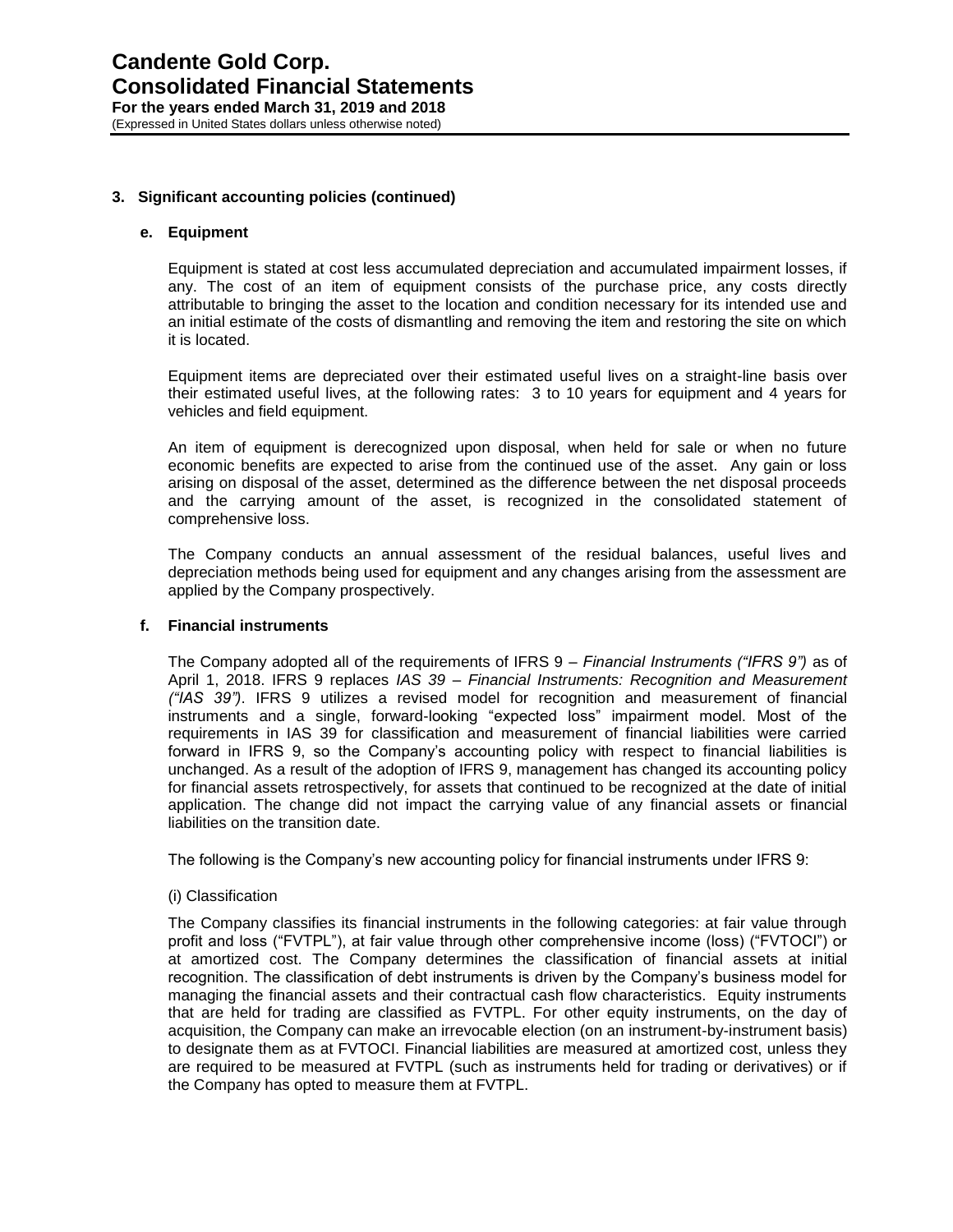## **Candente Gold Corp. Consolidated Financial Statements For the years ended March 31, 2019 and 2018**

(Expressed in United States dollars unless otherwise noted)

The Company classifies its cash as FVTPL and its receivables and accounts payable at amortized cost.

#### **3. Significant accounting policies (continued)**

#### **f. Financial instruments (continued)**

#### (ii) Measurement

#### *Financial assets and liabilities at amortized cost*

Financial assets and liabilities at amortized cost are initially recognized at fair value plus or minus transaction costs, respectively, and are subsequently carried at amortized cost less any impairment.

#### *Financial assets and liabilities at FVTPL*

Financial assets and liabilities carried at FVTPL are initially recorded at fair value and transaction costs are expensed in profit or loss. Realized and unrealized gains and losses arising from changes in the fair value of the financial assets and liabilities held at FVTPL are included in profit or loss in the period in which they arise.

#### *Debt investments at FVOCI*

These assets are subsequently measured at fair value. Interest income calculated using the effective interest method, foreign exchange gains and losses and impairment are recognised in profit or loss. Other net gains and losses are recognised in OCI. On derecognition, gains and losses accumulated in OCI are reclassified to profit or loss.

#### *Equity investments at FVOCI*

These assets are subsequently measured at fair value. Dividends are recognised as income in profit or loss unless the dividend clearly represents a recovery of part of the cost of the investment. Other net gains and losses are recognised in OCI and are never reclassified to profit or loss.

#### (iii) Impairment of financial assets at amortized cost

The Company recognizes a loss allowance for expected credit losses on financial assets that are measured at amortized cost. At each reporting date, the Company measures the loss allowance for the financial asset at an amount equal to the lifetime expected credit losses if the credit risk on the financial asset has increased significantly since initial recognition. If, at the reporting date, the financial asset has not increased significantly since initial recognition, the Company measures the loss allowance for the financial asset at an amount equal to the twelve month expected credit losses. The Company shall recognize in profit or loss, as an impairment gain or loss, the amount of expected credit losses (or reversal) that is required to adjust the loss allowance at the reporting date to the amount that is required to be recognized.

#### (iv) Derecognition

#### *Financial assets*

The Company derecognizes financial assets only when the contractual rights to cash flows from the financial assets expire, or when it transfers the financial assets and substantially all of the associated risks and rewards of ownership to another entity.

#### *Financial liabilities*

The Company derecognizes a financial liability when its contractual obligations are discharged or cancelled or expire. The Company also derecognizes a financial liability when the terms of the liability are modified such that the terms and/or cash flows of the modified instrument are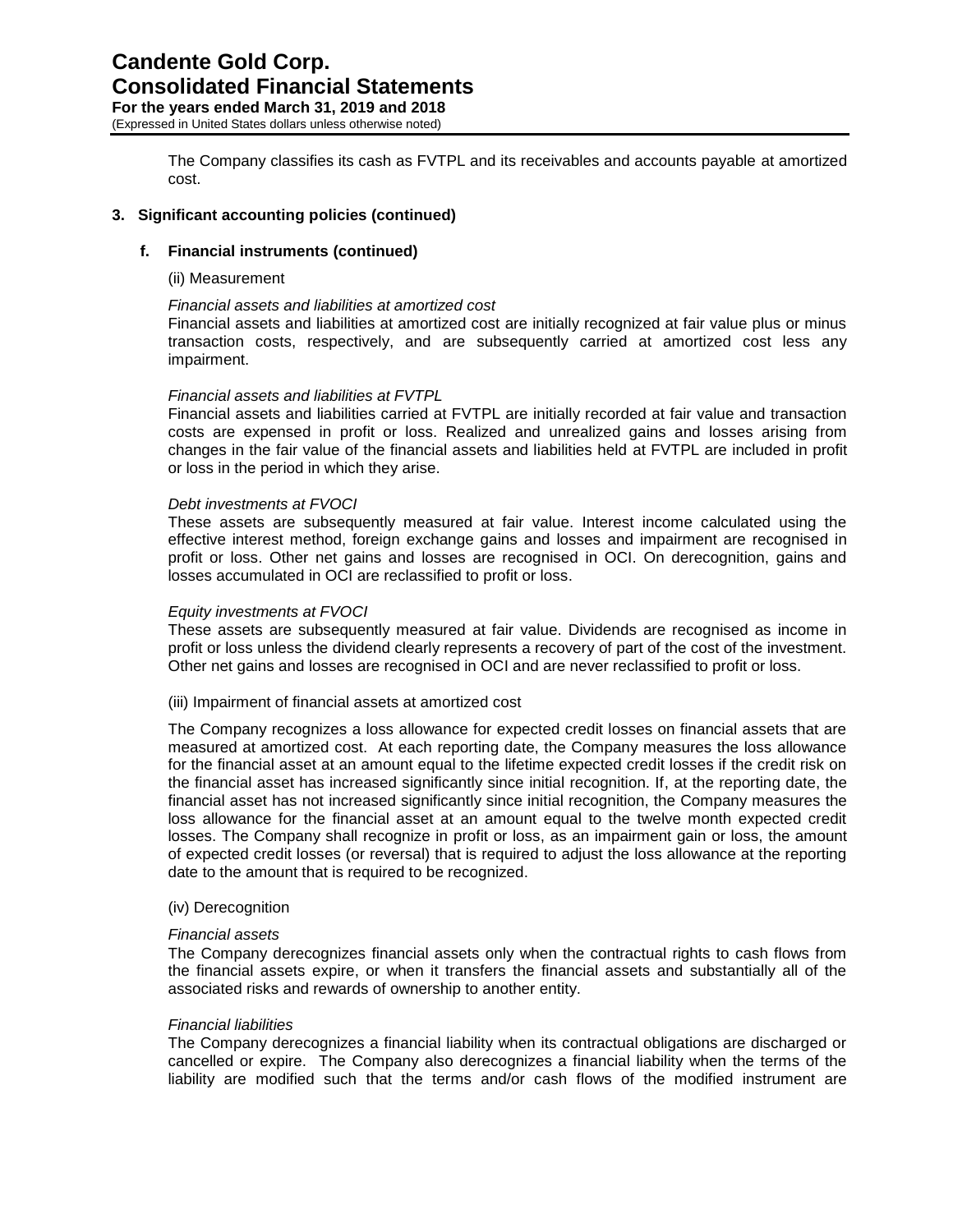## **Candente Gold Corp. Consolidated Financial Statements For the years ended March 31, 2019 and 2018**

(Expressed in United States dollars unless otherwise noted)

substantially different, in which case a new financial liability based on the modified terms is recognized at fair value.

Gains and losses on derecognition are generally recognized in profit or loss.

#### **3. Significant accounting policies (continued)**

#### **g. Income taxes**

#### *Current taxation*

Current tax is the expected tax payable on the taxable income for the year, using tax rates substantively enacted at the reporting date, and any adjustment to tax payable in respect of previous years. Income tax expense is recognized in profit or loss except to the extent that it relates to items recognized directly in equity, in which case it is recognized in equity.

#### *Deferred taxation*

Deferred tax is recognized by providing for temporary differences between the carrying amounts of assets and liabilities for financial reporting purposes and the amounts used for taxation purposes.

Deferred tax is measured at the tax rates that are expected to be applied to temporary differences when they reverse, based on the laws that have been substantively enacted by the reporting date. Deferred tax assets and liabilities are offset if there is a legally enforceable right to offset current tax liabilities and assets, and they relate to income taxes levied by the same tax authority on the same taxable entity, or on different tax entities, but they intend to settle current tax liabilities and assets on a net basis or their tax assets and liabilities will be realized simultaneously.

A deferred tax asset is recognized to the extent that it is probable that future taxable profits will be available against which the temporary difference can be utilized. Deferred tax assets are reviewed at each reporting date and are reduced to the extent that it is no longer probable that the related tax benefit will be realized. Additional income taxes that arise from the distribution of dividends are recognized at the same time that the liability to pay the related dividend is recognized. Deferred income tax is provided on temporary differences arising on investments in subsidiaries and associates, except where, the timing of the reversal of the temporary difference is controlled by the Company and it is probable that the temporary difference will not reverse in the foreseeable future.

#### **h. Share-based payments**

Employees (including directors and senior executives) of the Company may receive a portion of their remuneration in the form of share-based payment transactions, whereby employees render services as consideration for equity instruments ("equity-settled transactions").

The costs of equity-settled transactions with employees are measured by reference to the fair value at the date on which they are granted.

In situations where equity instruments are issued for goods or services, the share-based payment is measured at the fair value of the goods and services received. Where the consideration cannot be specifically identified, they are measured at the fair value of the share-based payment.

The costs of equity-settled transactions are recognized, together with a corresponding increase in equity, over the period in which the performance and/or service conditions are fulfilled, ending on the date on which the relevant employees become fully entitled to the award ("the vesting date"). The cumulative expense is recognized for equity-settled transactions at each reporting date until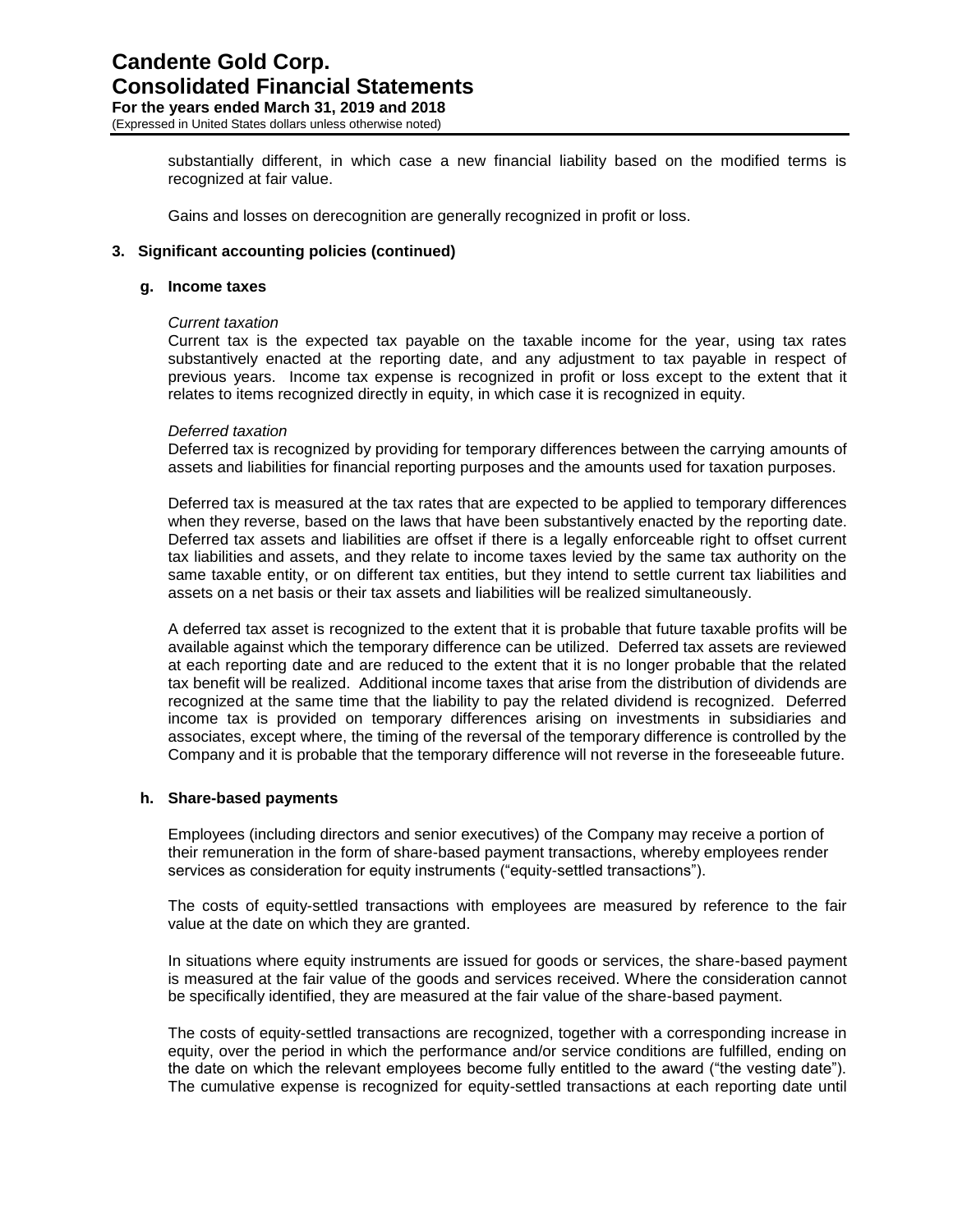the vesting date reflects the Company's best estimate of the number of equity instruments that will ultimately vest.

No expense is recognized for awards that do not ultimately vest, except for awards where vesting is conditional upon a market condition, which are treated as vesting irrespective of whether or not

#### **3. Significant accounting policies (continued)**

#### **h. Share-based payments (continued)**

the market condition is satisfied provided that all other performance and/or service conditions are satisfied.

Where the terms of an equity-settled award are modified, the minimum expense recognized is the expense as if the terms had not been modified. An additional expense is recognized for any modification that increases the total fair value of the share-based payment arrangement or is otherwise beneficial to the employee as measured at the date of modification. The dilutive effect of outstanding options is reflected in the computation of diluted earnings per share.

#### i. **Warrants issued in equity financing transactions**

The Company engages in equity financing transactions to obtain the funds necessary to continue operations and explore and evaluate mineral properties. These equity financing transactions may involve the issuance of commons shares or units. A unit comprises a certain number of common shares and a certain number of share purchase warrants. Depending upon the terms and conditions of each equity financing agreement, the warrants are exercisable into additional common shares prior to expiry at a price stipulated by the agreement. Warrants that are part of units are valued using the residual value method and are included in equity with the common shares that were concurrently issued. Warrants that are issued as payment for an agency fee or other transaction cost are accounted for as share-based payments.

#### **j. Provisions**

Provisions are recognized when the Company has a present obligation (legal or constructive) that has arisen as a result of a past event and it is probable that a future outflow of resources will be required to settle the obligation, provided that a reliable estimate can be made of the amount of the obligation. Provisions are measured at the present value of the expenditures expected to be required to settle the obligation using a pre-tax rate that reflects current market assessments of the time value of money and the risk specific to the obligation. Any increase in a provision due solely to passage of time is recognized as interest expense.

#### **k. Impairment of non-financial assets**

#### *Impairment of non-financial assets*

At each date of the statement of financial position, the Company reviews the carrying amounts of its tangible and intangible assets to determine whether there is an indication that those assets have suffered an impairment loss. If any such indication exists, the recoverable amount of the asset is estimated in order to determine the extent of the impairment loss (if any). Where it is not possible to estimate the recoverable amount of an individual asset, the Company estimates the recoverable amount of the cash-generating unit to which the assets belong. Recoverable amount is the higher of fair value less costs to sell and value in use. In assessing value in use, the estimated future cash flows are discounted to their present value using a pre-tax discount rate that reflects current market assessments of the time value of money and the risks specific to the asset.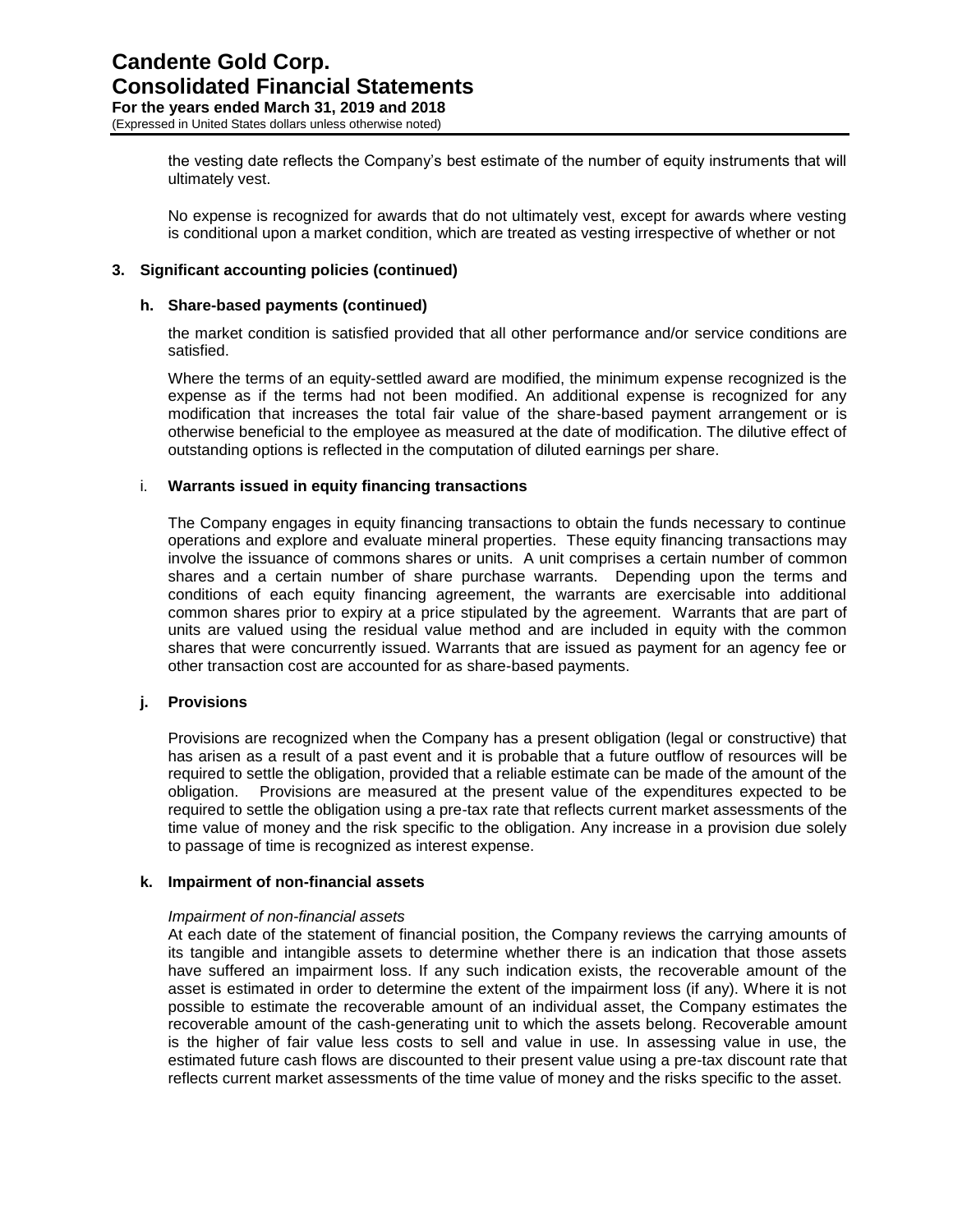If the recoverable amount of an asset (or cash-generating unit) is estimated to be less than its carrying amount, the carrying amount of the asset (or cash-generating unit) is reduced to its recoverable amount. An impairment loss is recognized in the statement of loss and comprehensive loss, unless the relevant asset is carried at a revalued amount, in which case the impairment loss is treated as a revaluation decrease. Where an impairment loss subsequently reverses, the carrying amount of the asset (cash-generating unit) is increased to the revised estimate of its recoverable

#### **3. Significant accounting policies (continued)**

#### **k. Impairment of non-financial assets (continued)**

amount, but so that the increased carrying amount does not exceed the carrying amount that would have been determined had no impairment loss been recognized for the asset (or cashgenerating unit) in prior years.

#### **l. Loss per share**

Basic earnings/(loss) per share is calculated as net profit/(loss) attributable to shareholders, divided by the weighted average number of ordinary shares.

Diluted earnings per share is calculated as net profit attributable to owners of the parent, adjusted for:

- The after-tax effect of dividends and interest associated with dilutive potential ordinary shares that have been recognized as expenses
- Other non-discretionary changes in revenues or expenses during the period that would result from the dilution of potential ordinary shares divided by the weighted average number of ordinary shares and dilutive potential ordinary shares, adjusted for any bonus element.

The Company has incurred losses since its inception and, therefore, basic loss per share has been equal to diluted loss per share as these impacts would be anti-dilutive.

#### **m. Future accounting standards**

#### *Leases*

On January 13, 2016, the IASB published a new standard, IFRS 16, eliminating the current dual accounting model for lessees, which distinguishes between on-balance sheet finance leases and off-balance sheet operating leases. The main provision of IFRS 16 is the recognition of lease assets and lease liabilities on the balance sheet by lessees for those leases that were previously classified as operating leases. Under IFRS 16, a lessee is required to do the following: (i) recognize a right-of-use asset and a lease liability, initially measured at the present value of the lease payments, on the balance sheet; and (ii) recognize a front-loaded pattern of expense for most leases, even when cash rentals are constant, as the right-of-use asset is depreciated and the lease liability is accreted using the effective interest method. The new standard also requires qualitative disclosures along with specific quantitative disclosures. IFRS 16 is effective for annual periods beginning on or after January 1, 2019, with earlier adoption permitted. At present the Company has no leases. As such, the Company does not expect any impact to the financial statements from the adoption of this standard.

Other accounting pronouncements with future effective dates are either not applicable or are not expected to have a material impact on the Company's consolidated financial statements.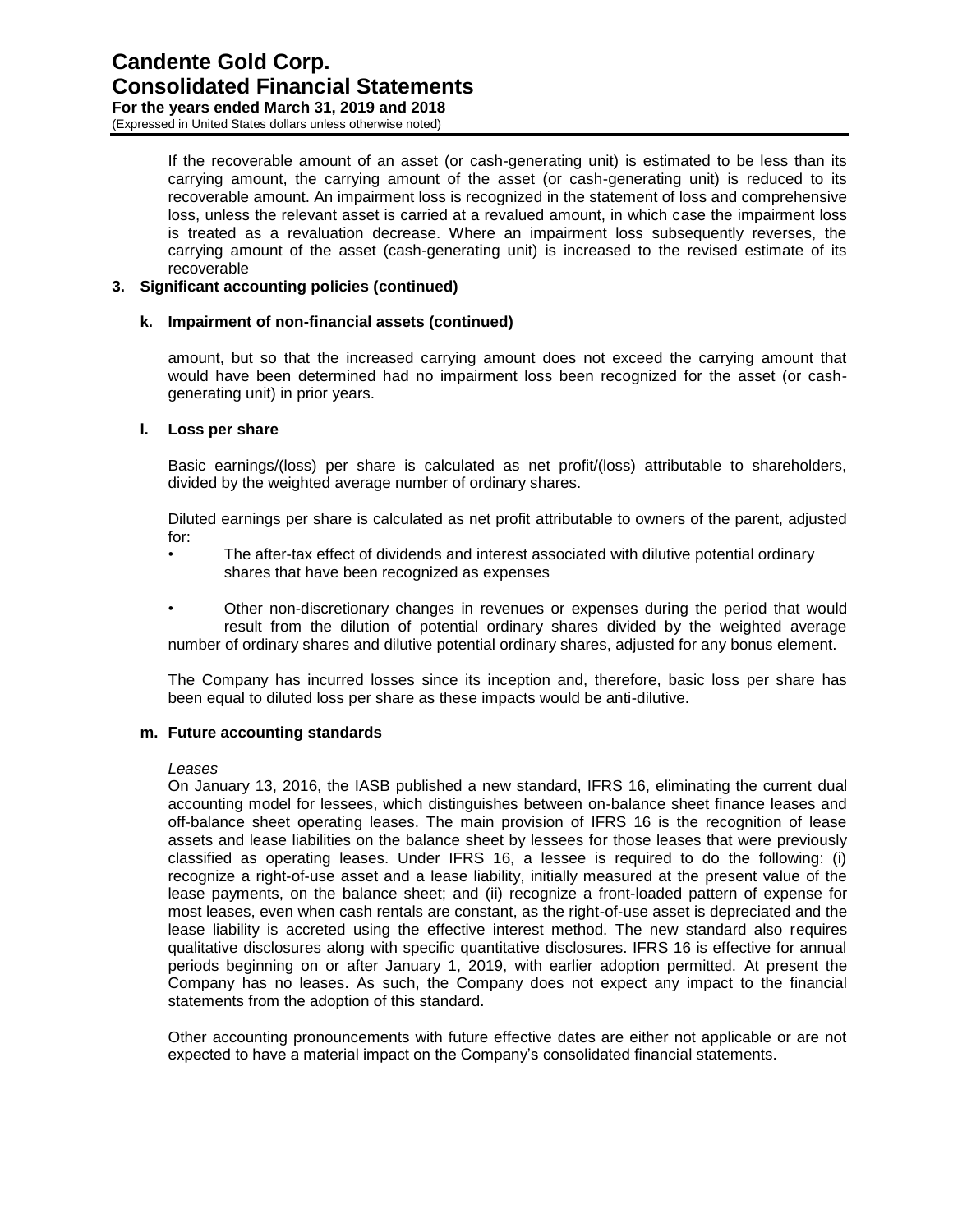#### **4. Unproven mineral right interests**

 As at March 31, 2019 and 2018, the Company's capitalized unproven mineral right interest costs are as follows:

|                            |                                    | <b>Acquisition</b>     |      |                                    |    |                   |    |                                     |
|----------------------------|------------------------------------|------------------------|------|------------------------------------|----|-------------------|----|-------------------------------------|
|                            | <b>Balance at April 1,</b><br>2018 | costs and<br>additions |      | <b>Option payments</b><br>received |    | <b>Impairment</b> |    | <b>Balance at March</b><br>31, 2019 |
| <b>Mexican Properties</b>  |                                    |                        |      |                                    |    |                   |    |                                     |
| El Oro - Hardrock          | \$<br>8,077,850                    | \$                     | - \$ | (145, 160)                         | S. | (7,932,689)       | -S |                                     |
| El Oro mine tailings       | 74,840                             |                        |      | (74, 840)                          |    |                   |    |                                     |
| <b>Peruvian Properties</b> | 210,238                            | 2,300                  |      |                                    |    |                   |    | 212,538                             |
| Value-added tax            | 94,014                             | (2,766)                |      |                                    |    | (16, 486)         |    | 74,762                              |
| <b>Closing balance</b>     | \$<br>8,456,942 \$                 | $(466)$ \$             |      | (220,000)                          | \$ | (7,949,175)       | \$ | 287,301                             |
|                            |                                    |                        |      |                                    |    |                   |    |                                     |
|                            |                                    | Acquisition            |      |                                    |    |                   |    |                                     |
|                            | Balance at April 1,                | costs and              |      | Option payments                    |    |                   |    | Balance at March                    |
|                            | 2017                               | additions              |      | received                           |    | Impairment        |    | 31, 2018                            |
| <b>Mexican Properties</b>  |                                    |                        |      |                                    |    |                   |    |                                     |
| El Oro - Hardrock          | \$<br>8,077,850                    | \$                     | \$   |                                    |    | \$<br>۰.          | \$ | 8,077,850                           |
| El Oro mine tailings       | 154,840                            |                        |      | (80,000)                           |    |                   |    | 74,840                              |
| <b>Peruvian Properties</b> | 207,938                            | 2,300                  |      |                                    |    |                   |    | 210,238                             |
| Value-added tax            | 84,283                             | 9,731                  |      |                                    |    |                   |    | 94,014                              |
| Closing balance            | \$<br>8,524,911                    | \$<br>12,031           | \$   | (80,000)                           |    | \$                | \$ | 8,456,942                           |

#### **Mexican Properties**

#### **El Oro – Hardrock**

On January 31, 2017, the Company acquired the remaining 30% interest in the El Oro Project (the "El Oro Project") in Mexico (the "Transferred Interest") from Desarollos Mineros San Luis, S.A. de C.V. ("DMSL"), a subsidiary of Goldcorp Inc. ("Goldcorp"). The Company now holds a 100% interest in the El Oro Project as it had previously earned a 70% interest in the El Oro Project from Goldcorp. As consideration for the acquisition of the Transferred Interest, the Company agreed to issue to DMSL (or its nominee) an aggregate of 5,000,000 common shares of the Company. 1,000,000 common shares were issued on the date of acquisition of the Transferred Interest (issued with a fair value of \$26,861 (CDN\$35,000)) and further tranches of 1,000,000 common shares are to be issued to DMSL (or its nominee) on the four successive anniversary dates, with the Company having the right but not the obligation to issue any or all of such 4,000,000 common shares in advance of such anniversary dates in its sole discretion. The 4,000,000 common shares were fair valued at \$107,444 (CDN\$140,000) and were recorded as an obligation to issue shares as at March 31, 2017. Subsequent to March 31, 2019, 2,000,000 of the 4,000,000 common shares were issued (Note 12).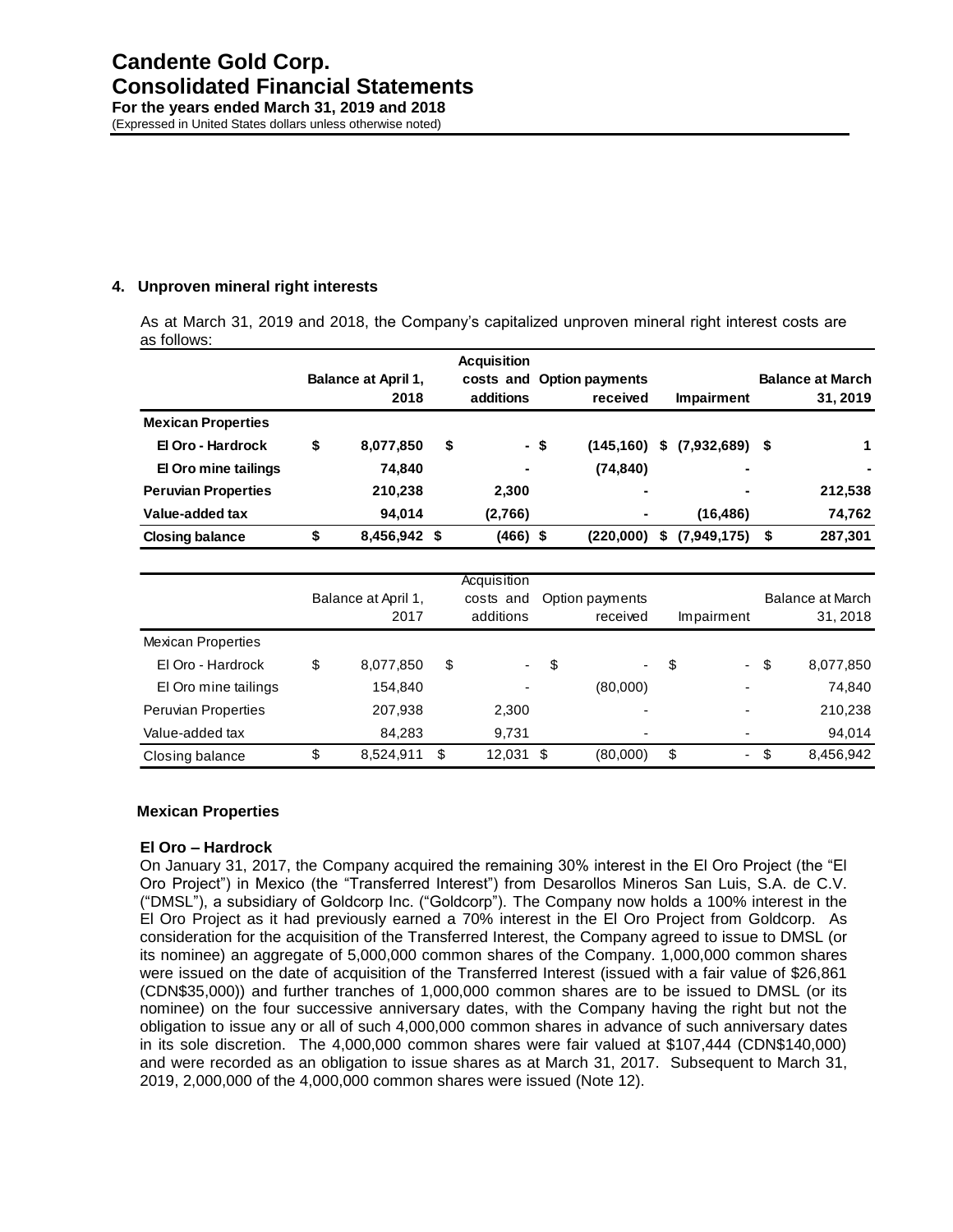The property consists of twenty-six claims and is subject to two 3% net smelter return ("NSR") royalty agreements. One agreement is on twenty of the twenty-six claims and the other is on twelve of the twenty-six claims.

For the year ended March 31, 2017, bi-annual land holding payments were made by Goldcorp. When the Company acquired the remaining 30% of the El Oro property in January 2017, these payments

#### **4. Unproven mineral right interests (continued)**

became the responsibility of the Company, and, as at March 31, 2019, \$472,003 (March 31, 2018 - \$284,979) has been accrued as a liability to the Mexican government for land holding costs.

#### **El Oro Mine Tailings**

During the year ended March 31, 2014, the Company signed an agreement with the Municipality of El Oro ("Municipality") that provides the Company with the access and processing rights to tailings deposits. Upon signing the agreement, \$25,000 was due and paid with monthly contributions of \$3,000 for community projects. The Municipality cancelled the obligation to pay \$3,000 per month in April 2015, when their tourist activities in the San Juan tunnel started interfering with normal usage of the tunnel by the Company. Under the terms of the agreement, the Company will pay an 8% net profit interest royalty ("NPI") to the Municipality on any products produced from the tailings properties. The Company is entitled to retain the first \$1,500,000 of the 8% NPI payable to the Municipality.

On March 8, 2016, the Company entered into an agreement with Sun River Gold Crop. ("SRG") to grant SRG the right and option to earn a 51% interest in the Company's tailings project in El Oro Mexico. On November 9, 2018, the 2016 Agreement was superseded by a new Letter of Intent ("LOI") granting SRG the right and option to further test and, if proven economic, develop and operate the Company's tailings project in El Oro Mexico, through an indirect ownership of the Company's Mexican subsidiary, Minera CCM EL Oro Jales, S.A. de C.V. ("CCM El Oro Jales"), according to the agreement CCM EL Oro Jales executed with the Municipality of El Oro.

The LOI was superseded by a definitive agreement signed in November 2018. In order to exercise the option, SRG is required to make staged payments totaling US\$300,000 (paid), over a period of fifteen months, commencing upon the date of signing of the LOI; bring the mine tailings properties into commercial production within 36 months of the effective date of the option agreement; and grant to the Company a 10% of NPI royalty on production from the properties. The definitive agreement also allows SRG to reduce the NPI payable to the Company to 5% by paying an additional US\$200,000 in increments of \$50,000 at the end of each quarter, commencing 18 months from the date of the LOI. SRG will also assume responsibility for the NPI payable to the Municipality. Upon making the totality of the staged payments and, if commercial production has been achieved on time, SRG will indirectly acquire a 100% interest in CCM El Oro Jales.

During the year ended March 31, 2019, the Company recorded an impairment charge of \$7,949,175 on the El Oro property due to inactivity.

#### **Peruvian properties**

As at March 31, 2019, the Company has maintained in good standing a portion of the Tres Marias and Las Brujas properties. There is a legal mortgage over the mining concession associated with the Tres Marias property of \$50,000 and a 1.5% NSR royalty on the sale of mineral products extracted from the concession, both in favour of a third party.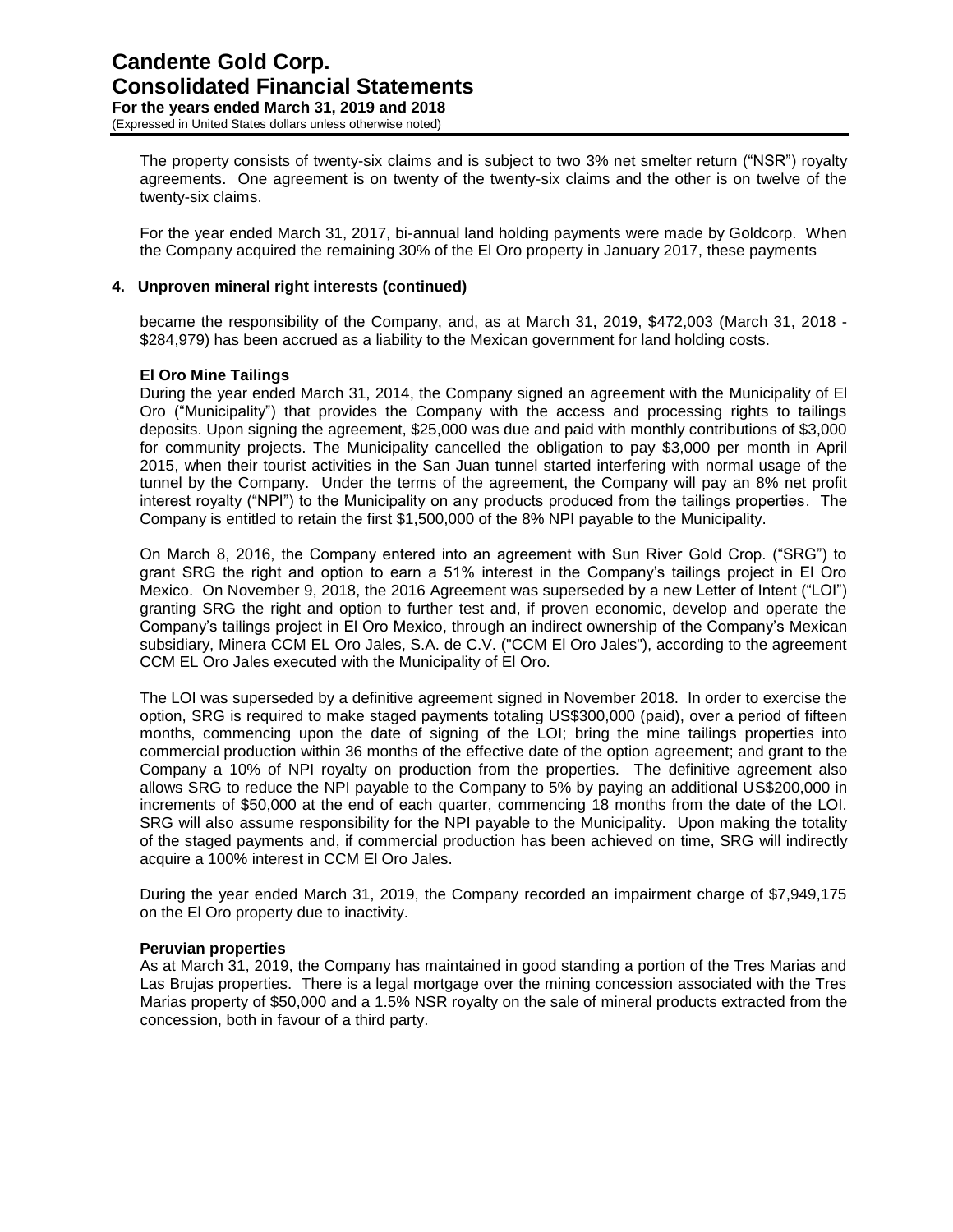#### **5. Accounts payable and accrued liabilities**

|                                                |    | March 31, 2019     |      | March 31, 2018     |
|------------------------------------------------|----|--------------------|------|--------------------|
| Accounts payable<br><b>Accrued liabilities</b> | \$ | 937,976<br>554,608 | - \$ | 940,475<br>396,977 |
|                                                | S  | 1,492,584          | - \$ | 1,337,452          |

#### **6. Capital and equity reserve**

#### **a. Shares authorized**

The Company has an unlimited number of common shares with no par value.

#### **b. Shares issued**

At March 31, 2019, the Company had 107,206,923 (March 31, 2018 – 107,206,923) common shares issued and outstanding.

#### **c. Share options**

The Company has an incentive share option plan (the "Plan"). Under the Plan a total of 10% of the Company's outstanding common shares are reserved for the issuance of shares at discretion of the Board of Directors. Terms of each option award is fixed by the Board of Directors at time of grant. Share option awards have a maximum term of ten years.

During the year ended March 31, 2019, the Company granted 1,850,000 stock options to management, directors, an employee and a consultant. The options are exercisable at \$0.05 per common share for a period of five years from the date of issue.

In addition, during the year ended March 31, 2019, the Company repriced 355,000 options which were issued on August 27, 2014 and expire on August 27, 2019. The original price of the options was \$0.10, and the new price of the options is \$0.05.

The changes in stock options were as follows:

|                                     | Number of<br><b>Options</b> | Weighted<br>Average<br><b>Exercise Price</b><br>(CDN\$) |
|-------------------------------------|-----------------------------|---------------------------------------------------------|
| Options outstanding March 31, 2017  | 9,390,000                   | 0.09                                                    |
| Options expired                     | (1,335,000)                 | 0.25                                                    |
| Options outstanding, March 31, 2018 | 8,055,000                   | 0.06                                                    |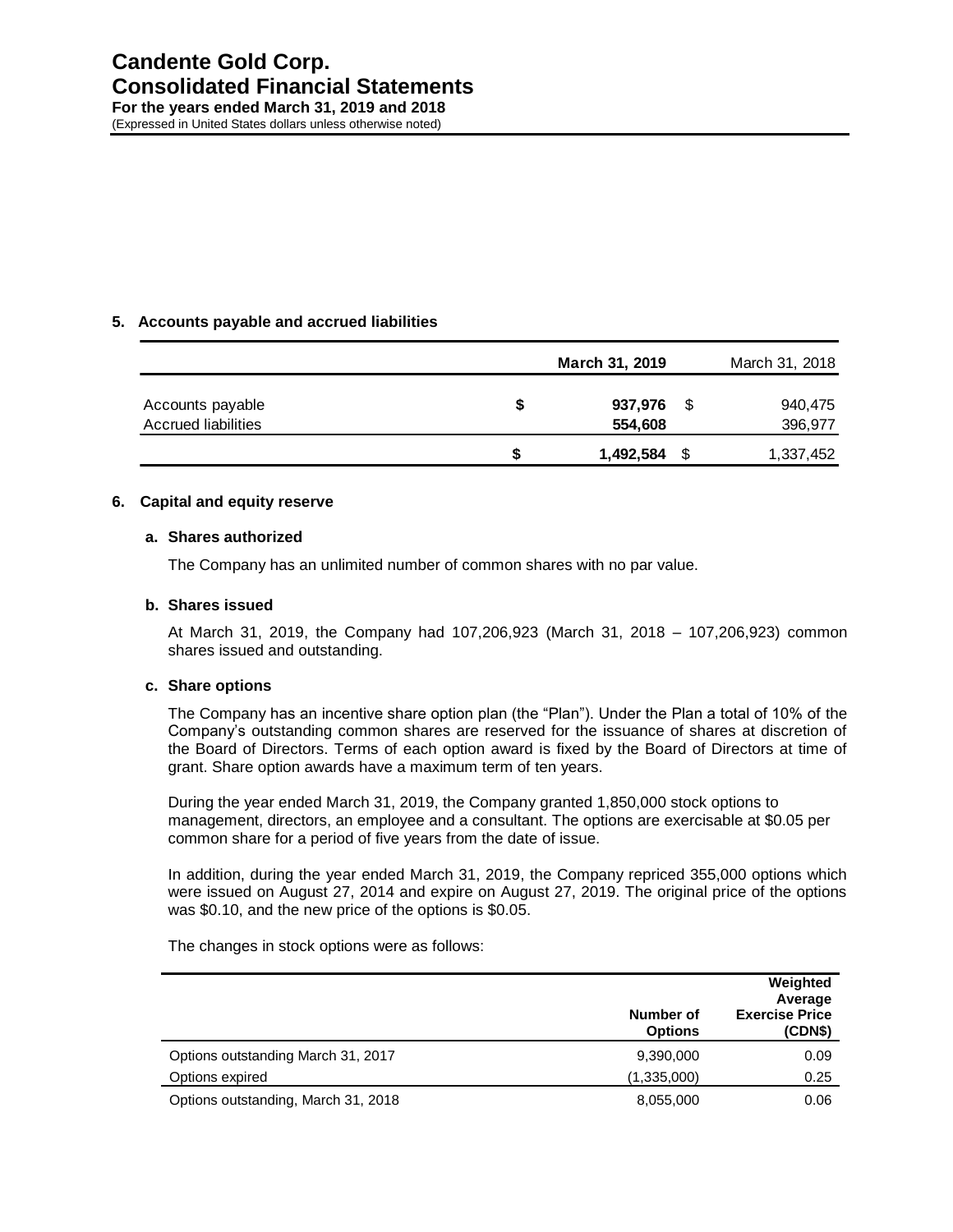## **Candente Gold Corp. Consolidated Financial Statements For the years ended March 31, 2019 and 2018**

(Expressed in United States dollars unless otherwise noted)

| Options granted                            | 1.850.000 | 0.05 |
|--------------------------------------------|-----------|------|
| Options cancelled                          | (210.000) | 0.05 |
| <b>Options outstanding, March 31, 2019</b> | 9.695.000 | 0.06 |

#### **6. Capital and equity reserve (continued)**

#### **c. Share options (continued)**

As at March 31, 2019, the following options were exercisable and outstanding:

|                    | Outstanding                         |                             | <b>Exercisable</b>                  |                      |                    |
|--------------------|-------------------------------------|-----------------------------|-------------------------------------|----------------------|--------------------|
| <b>Grant date</b>  | <b>Exercise</b><br>price<br>(CDN\$) | <b>Number</b><br>of options | <b>Exercise</b><br>price<br>(CDN\$) | Number of<br>options | <b>Expiry date</b> |
| August 27, 2014    | 0.10                                | 2,050,000                   | 0.10                                | 2,050,000            | August 27, 2019    |
| August 27, 2014    | 0.05                                | 295,000                     | 0.05                                | 295,000              | August 27, 2019    |
| September 10, 2014 | 0.10                                | 100,000                     | 0.10                                | 100,000              | September 10, 2019 |
| February 28, 2017  | 0.05                                | 300,000                     | 0.05                                | 300,000              | February 28, 2022  |
| May 20, 2016       | 0.05                                | 5.000.000                   | 0.05                                | 5,000,000            | May 20, 2026       |
| February 28, 2017  | 0.05                                | 250,000                     | 0.05                                | 250,000              | February 28, 2027  |
| May 7, 2018        | 0.05                                | 1,450,000                   | 0.05                                | 1,087,500            | May 7, 2023        |
| October 1, 2018    | 0.05                                | 250,000                     | 0.05                                | 62,500               | October 1, 2023    |
|                    | 0.06                                | 9.695.000                   | 0.06                                | 9.145.000            |                    |

The Company used the Black-Scholes option-pricing model under the following weighted average assumptions and recorded total share-based payments for the year ended March 31, 2019 and 2018, of \$31,187 and \$Nil respectively, for the vested portion of options granted and options repriced. The total fair value of options granted was \$32,990 (2018 - \$Nil) or \$0.018 (2018 - \$Nil) per option.

|                         | Year ended     | Year ended               |
|-------------------------|----------------|--------------------------|
|                         | March 31, 2019 | March 31, 2018           |
| Dividend yield          | $0.00\%$       | $\overline{\phantom{0}}$ |
| Risk-free interest rate | 2.15%          | -                        |
| Volatility range        | 163.33%        | $\overline{\phantom{0}}$ |
| Expected life           | 5 years        | $\overline{\phantom{0}}$ |
| Forfeiture rate         | <b>Nil</b>     | $\overline{\phantom{0}}$ |

#### **d. Warrants**

During the year ended March 31, 2019, the Company extended the exercise period of 5,000,000 share purchase warrants issued pursuant to the private placement completed on August 12, 2016, from August 12, 2018, to August 20, 2020.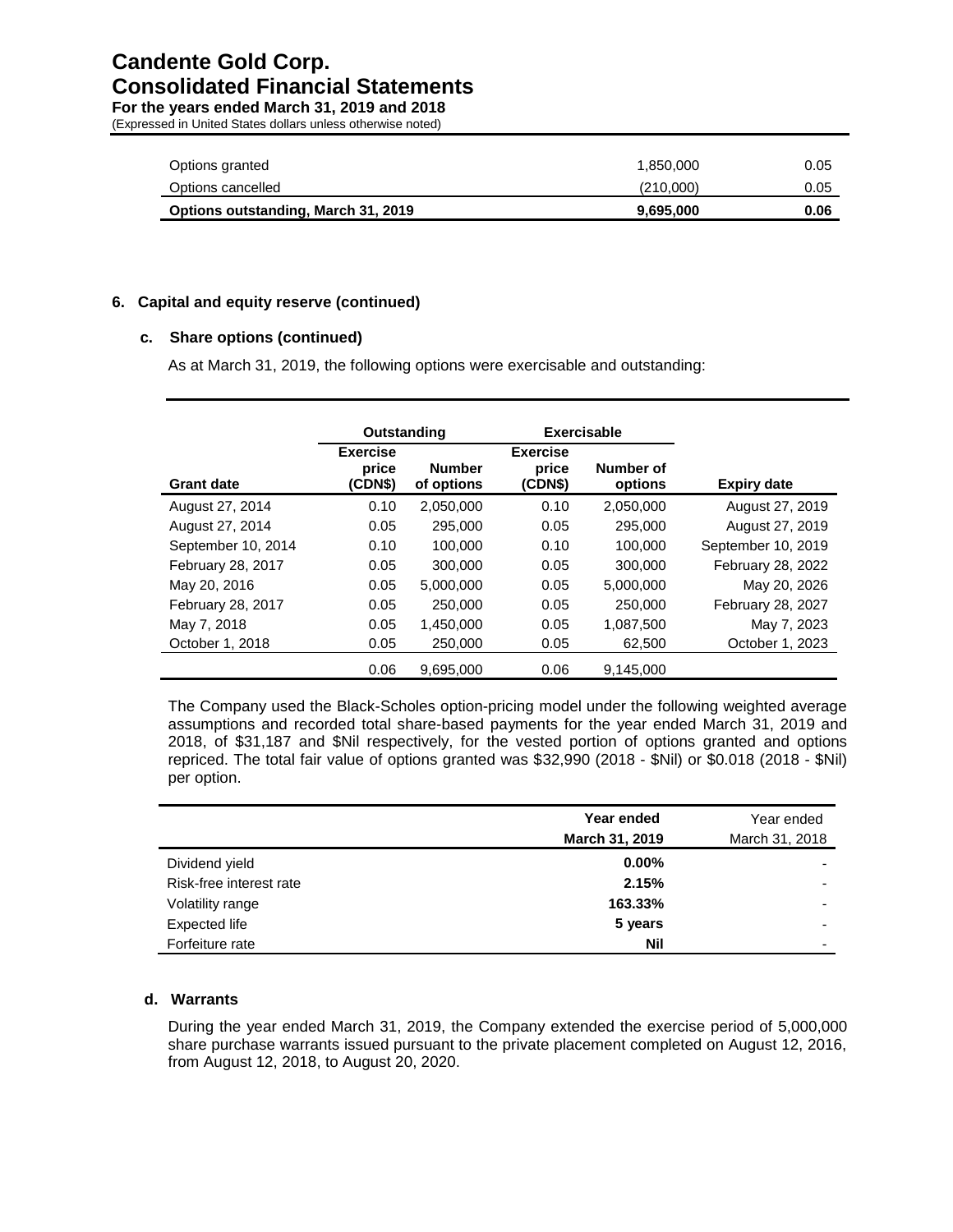|                                                | Number of<br>Warrants | <b>Weighted Average</b><br><b>Exercise Price</b><br>(CDN\$) |
|------------------------------------------------|-----------------------|-------------------------------------------------------------|
| Warrants outstanding, March 31, 2019 and March |                       |                                                             |
| 31, 2018                                       | 5,000,000             | 0.10                                                        |
|                                                |                       |                                                             |

#### **6. Capital and equity reserve (continued)**

#### **e. Reserves**

Other reserve: Other reserve records the reserve resulting from the acquisition of subsidiaries.

Equity settled employee compensation and warrants reserve:

The equity settled employee compensation and warrant reserve recognized as stock-based compensation expense and other warrant payments. At the time that stock options or warrants are exercised, the corresponding amount will be transferred to share capital.

Foreign currency reserve:

Foreign currency reserve records unrealized exchange differences arising on translation of group companies that have a functional currency other than the Company's reporting currency.

#### **f. Obligation to issue shares**

Obligation to issue shares consists of the fair value of 4,000,000 common shares that are due to be issued to DMSL for the acquisition of the Transferred Interest (Note 4 and 12).

#### **7. Related party disclosures**

The Company's related parties consist of companies owned by executive officers and directors. The following is a list of related parties that the Company enters into trading transactions with:

- Ridley Rocks Inc. Management and exploration fees;
- SW Project Management Project management and engineering fees;
- Michael Thicke Geological Consulting Inc. Exploration fees for member group of companies; and
- Candente Copper Corp. shared administrative expenses with a Company related by directors and management in common.
- Lotz CPA Inc. Financial services, fees thereto.

#### **a. Related party transactions**

The Company incurred the following fees and expenses with companies owned by key management and directors.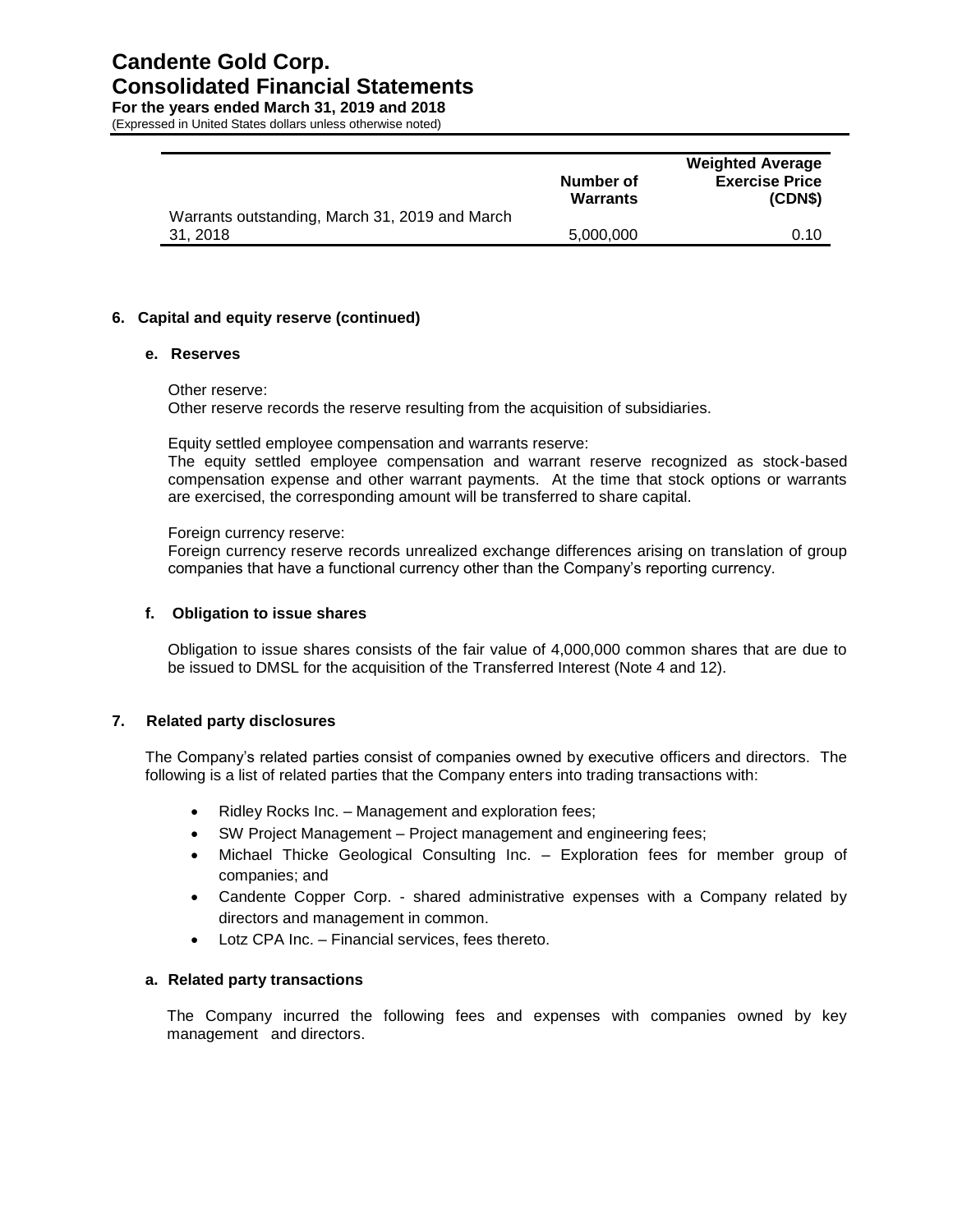# **Candente Gold Corp. Consolidated Financial Statements**

**For the years ended March 31, 2019 and 2018** (Expressed in United States dollars unless otherwise noted)

|                                              | Year ended March 31, |  |        |
|----------------------------------------------|----------------------|--|--------|
|                                              | 2019                 |  | 2018   |
| Salaries and management and exploration fees | 53,756 \$            |  | 37,392 |
| Share-based payments                         | 25.260               |  |        |
|                                              | 79,016               |  | 37,392 |

Share-based payments are the fair value of options expensed for directors and key management personnel during the year ended March 31, 2019 and 2018.

#### **7. Related party disclosures (continued)**

#### **b. Balance owing**

Amounts due to related parties are unsecured, non-interest bearing and due on demand. Accounts payable at March 31, 2019 includes \$176,845 (March 31, 2018 - \$183,724) owing to directors and officers and \$556,624 (March 31, 2018 - \$583,167) owing to Candente Copper Corp., a shareholder of the Company.

#### **c. Management and consulting agreements**

On March 1, 2018, the Company entered into a management agreement with a company controlled by the CEO of the Company to provide management services for an indefinite term. Under the agreement, in the event of termination without cause, the Company will pay a one-time termination payment of \$200,000. In the event of a change of control, the individual will have the right at any time within 60 days to provide notice of termination and will receive a \$500,000 onetime payment. The individual will also be entitled to the \$500,000 if they terminate the agreement or there is a termination without cause and a change of control occurs within one year of the effective date of such termination.

On September 28, 2018, the Company entered into a consulting agreement with a company controlled by the CFO of the Company to provide consulting services for an indefinite term. Under the agreement, in the event of termination without cause or the consultant terminating the agreement within 30 days after a change of control, the Company will pay a one-time termination payment of \$28,500.

#### **8. Segmented information**

 The Company operates in one segment being the exploration of mineral properties. The Company operates in three geographical areas, being Peru, Mexico and Canada. Following is an analysis of the Company's non-current assets by geographical area:

|                                  |           |               | <b>March 31, 2019</b> |
|----------------------------------|-----------|---------------|-----------------------|
|                                  | Peru      | <b>Mexico</b> | Total                 |
| Unproven mineral right interests | \$287,300 | \$1           | \$287,301             |
| Equipment                        | 1.019     | 1,643         | 2,662                 |
|                                  | \$288,319 | \$1,644       | \$289,963             |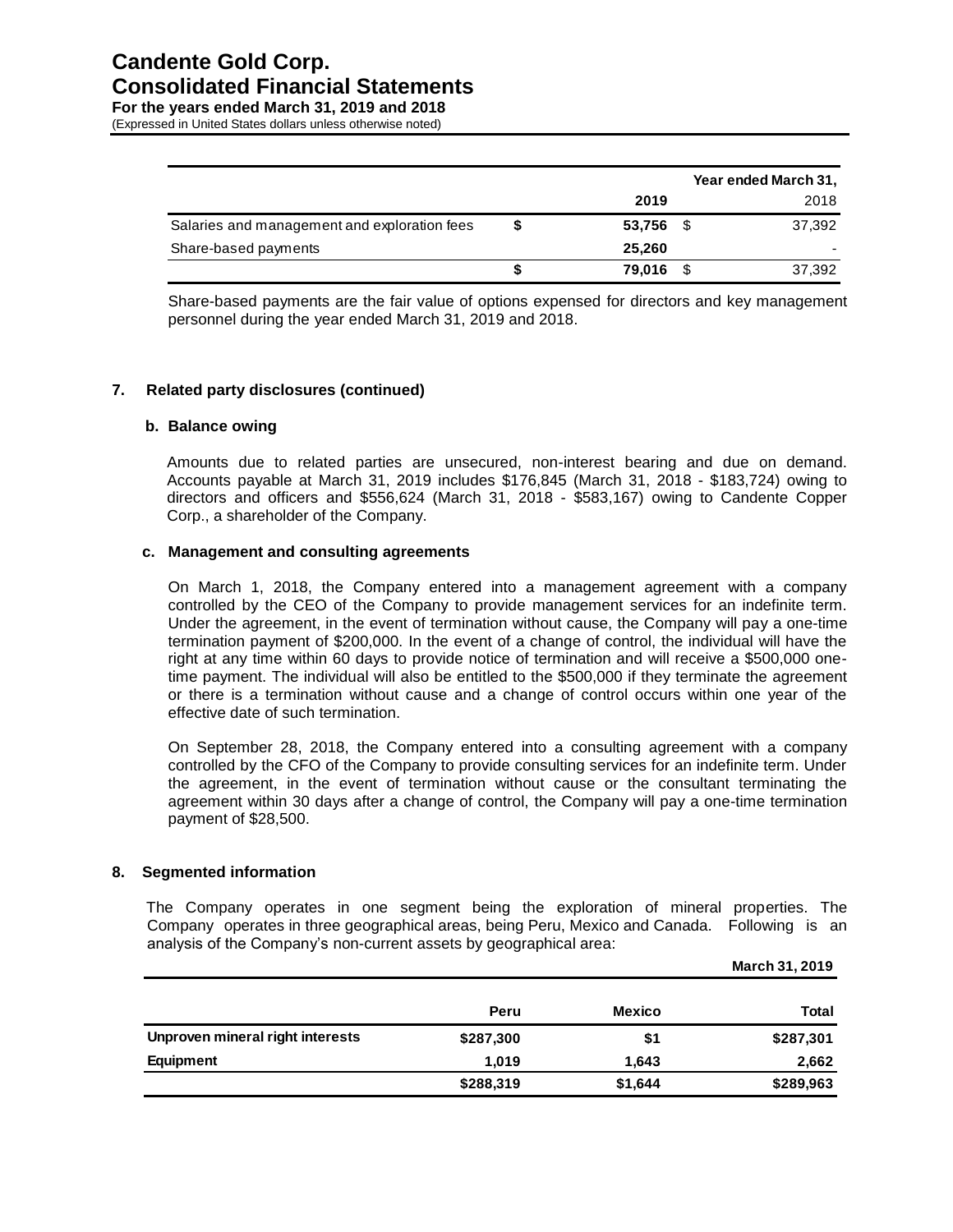# **Candente Gold Corp. Consolidated Financial Statements**

**For the years ended March 31, 2019 and 2018** (Expressed in United States dollars unless otherwise noted)

|                                  |           |             | March 31, 2018 |
|----------------------------------|-----------|-------------|----------------|
|                                  | Peru      | Mexico      | Total          |
| Unproven mineral right interests | \$285,000 | \$8,171,942 | \$8,456,942    |
| Equipment                        | 781       | 2,901       | 3,682          |
|                                  | \$285,781 | \$8,174,843 | \$8,460,624    |

#### **9. Expenses**

|                                                        | Year ended March 31, |      |         |  |
|--------------------------------------------------------|----------------------|------|---------|--|
|                                                        | 2019                 |      | 2018    |  |
| <b>GENERAL AND ADMINISTRATIVE</b>                      |                      |      |         |  |
| Audit and tax advisory fees                            | \$<br>42,675         | - \$ | 38,161  |  |
| Bank charges and interest                              | 193                  |      | 476     |  |
| Depreciation                                           | 1.020                |      | 1,648   |  |
| Legal                                                  | 49.815               |      | 2,836   |  |
| Management fees, office salaries and benefits (Note 7) | 53,985               |      | 38,255  |  |
| Office, rent and miscellaneous                         | 22,392               |      | 18.210  |  |
| Regulatory and filing fees                             | 18,865               |      | 12.983  |  |
| Share-based payments (Note 6.7)                        | 31,187               |      |         |  |
| Shareholder communications                             | 6,931                |      | 29,322  |  |
| Total general and administrative expenses              | 227,063              | £.   | 141,891 |  |

|                                   |   | Year ended March 31, |    |         |
|-----------------------------------|---|----------------------|----|---------|
|                                   |   | 2019                 |    | 2018    |
| <b>EXPLORATION</b>                |   |                      |    |         |
| Project administration            | S | $4.545$ \$           |    | 13,245  |
| Mining fees                       |   | 187,024              |    | 284,979 |
| <b>Total exploration expenses</b> | S | 191,569              | -S | 298.224 |

#### **10. Financial risk and capital management**

The Company is exposed to certain financial risks in the normal course of its operations:

#### **a. Liquidity risk**

Liquidity risk is the risk that the Company will not be able to meet its obligations associated with its financial liabilities. The liquidity position of the Company is managed to ensure sufficient liquid funds are available to meet financial commitments in a timely and cost-efficient manner. The Company's management continually reviews the liquidity position including cash flow forecasts to determine the forecast liquidity position and maintain appropriate liquidity levels. The Company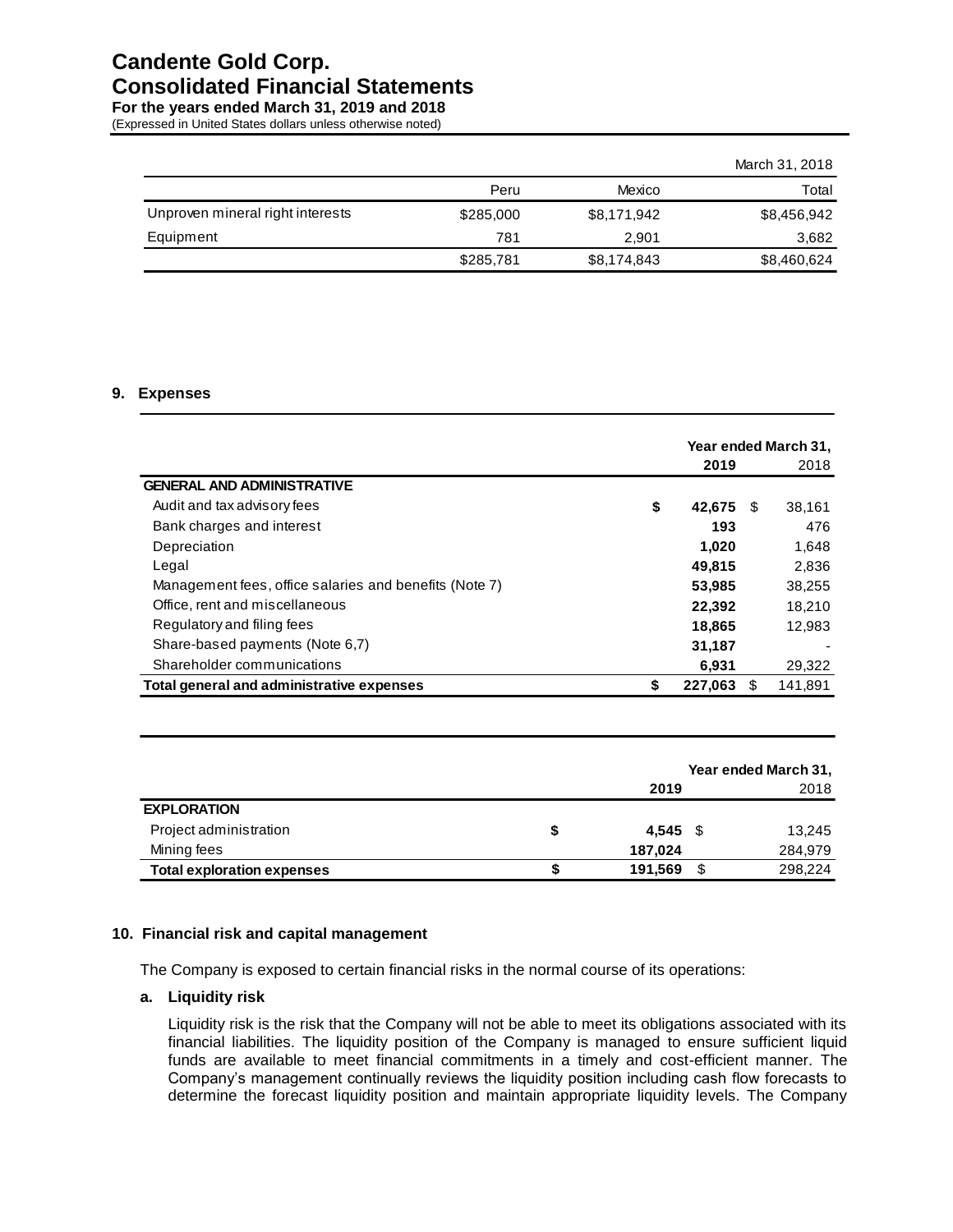plans to make payments of trade payables and commitments from its current working capital and future sources of equity financing. Liquidity risk is considered to be high.

#### **b. Currency risk**

Currency risk is the risk that arises on financial instruments that are denominated in a currency, i.e. in a currency other than the functional currency in which they are measured. The Company operates internationally and is exposed to risks from foreign currency rates. The functional currency of the Company's subsidiaries is the United States and Canadian dollars and some of the subsidiaries transactions are denominated in Mexican Pesos and Nuevo Soles. The Company does not enter into any foreign exchange contracts to mitigate this risk. The Company and its subsidiaries do not have significant transactions or hold significant cash denominated currencies other than their functional currencies. Therefore, the risk is considered minimal.

#### **10. Financial risk and capital management (continued)**

#### **c. Credit risk**

Credit risk is the risk that the counterparty to a financial instrument will cause a financial loss for the Company by failing to discharge its obligations. Credit risk arises from cash and receivables. Cash are deposited in highly rated corporations and the credit risk associated with these deposits is low.

#### **d. Fair value hierarchy**

The consolidated statements of financial position carrying amounts for receivables and accounts payable, approximate fair value due to their short-term nature.

The following provides a description of financial instruments that are measured subsequent to initial recognition at fair value, grouped into Levels 1 to 3 based on the degree to which the fair value is observable:

- Level 1 fair value measurements are those derived from quoted prices (unadjusted) in active markets for identical assets or liabilities;
- Level 2 fair value measurements are those derived from inputs other than quoted prices included within Level 1 that are observable for the asset or liability, either directly (i.e. as prices) or indirectly (i.e. derived from prices); and
- Level 3 fair value measurements are those derived from valuation techniques that include inputs for the asset or liability that are not based on observable market data (unobservable inputs).

Cash is measured as Level 1. There were no transfers between levels during the year.

#### **e. Capital management**

The Company's capital structure is comprised of the components of shareholders' equity (deficit). The Company's objectives when managing its capital structure is to, maintain financial flexibility to preserve the Company's access to capital markets and its ability to meet its financial obligations.

The Company's corporate office is responsible for capital management. This involves the use of corporate forecasting models, which facilitate analysis of the Company's financial position including cash flow forecasts to determine the future capital management requirements.

In preparing its budgets and corporate forecasting models, the Company considers operating commitments imposed by its subsidiaries and the stability of the global capital markets

Capital management is undertaken to ensure a secure, cost-effective supply of funds to ensure the Company's operating and capital expenditure requirements are met.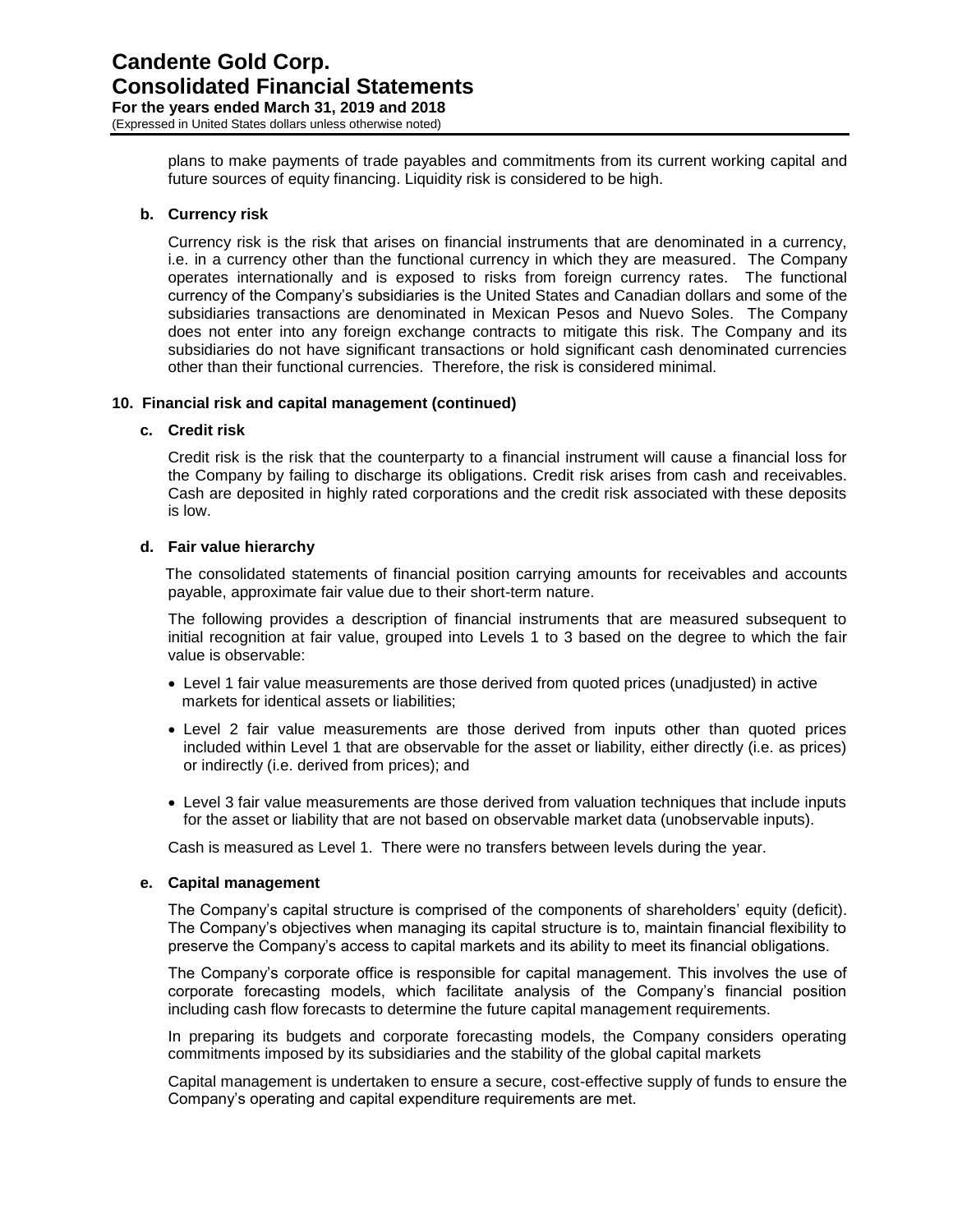# **Candente Gold Corp. Consolidated Financial Statements For the years ended March 31, 2019 and 2018**

(Expressed in United States dollars unless otherwise noted)

 There were no changes in the Company's approach to capital management during the year and the Company is not subject to any restrictions on its capital.

#### **11. Income taxes**

Income tax expense reported differs from the amount computed by applying the combined Canadian federal and provincial income tax rates, applicable to the Company, to the loss before the tax provision due to the following:

|                                                              | 2019                   | 2018            |
|--------------------------------------------------------------|------------------------|-----------------|
| Loss for the year                                            | \$<br>(8,342,209)      | \$<br>(434,937) |
| Expected income tax (recovery)                               | \$<br>$(2,252,000)$ \$ | (113,084)       |
| Change in statutory, foreign tax, foreign exchange rates and |                        |                 |
| other                                                        | (487,000)              | 8,265           |
| Permanent differences                                        | 51,000                 | (102)           |
| Adjustment to prior years provision versus statutory tax     |                        |                 |
| returns and expiry of non-capital losses                     | 161.000                |                 |
| Change in unrecognized deductible temporary differences      | 2,527,000              | 104,921         |
| Total income tax expense (recovery)                          | \$                     |                 |

 The Company's unrecognized deductible temporary differences and unused tax losses consist of the following amounts:

|                                   |                 | <b>Expiry Date</b> |                 | <b>Expiry Date</b> |
|-----------------------------------|-----------------|--------------------|-----------------|--------------------|
|                                   | 2019            | Range              | 2018            | Range              |
| <b>Temporary Differences</b>      |                 |                    |                 |                    |
| Exploration and evaluation assets | \$<br>6,850,000 | No expiry date     | \$<br>7,359,643 | No expiry date     |
| Property and equipment            | 49,000          | No expiry date     | 129,814         | No expiry date     |
| Share issue costs                 | 9.000           | 2040 to 2041       | 11.658          | 2039 to 2041       |
| Allowable capital losses          | $\blacksquare$  | No expiry date     | 185.870         | No expiry date     |
| Non-capital losses available for  |                 |                    |                 |                    |
| future periods                    |                 |                    |                 |                    |
| Canada                            | 4,060,000       | 2030 to 2039       | 4,049,000       | 2030 to 2038       |
| Peru                              | 594,000         | No expiry date     | 592,000         | No expiry date     |
| Mexico                            | 7,270,000       | 2020 to 2028       | 7,741,000       | 2020 to 2027       |